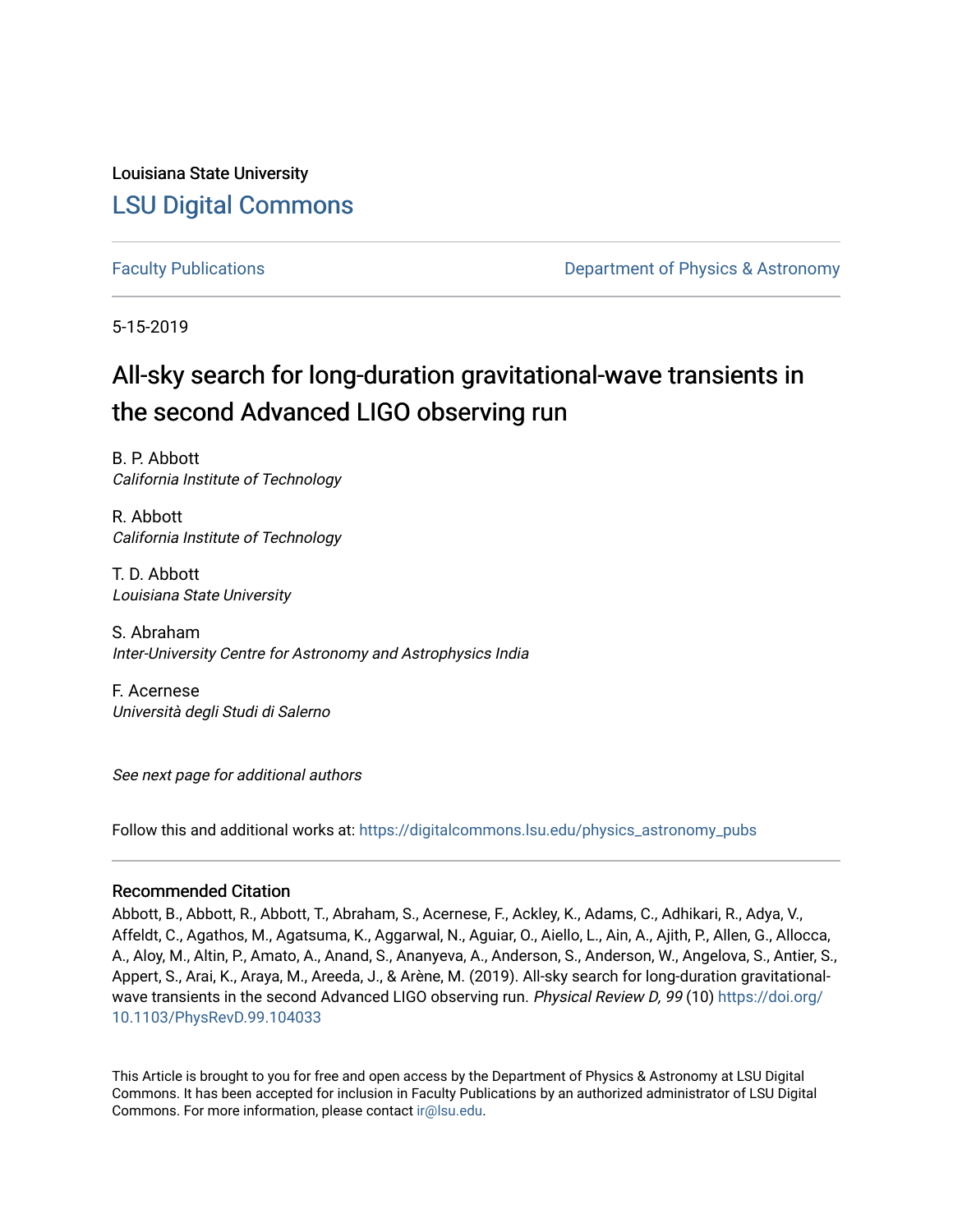# Authors

B. P. Abbott, R. Abbott, T. D. Abbott, S. Abraham, F. Acernese, K. Ackley, C. Adams, R. X. Adhikari, V. B. Adya, C. Affeldt, M. Agathos, K. Agatsuma, N. Aggarwal, O. D. Aguiar, L. Aiello, A. Ain, P. Ajith, G. Allen, A. Allocca, M. A. Aloy, P. A. Altin, A. Amato, S. Anand, A. Ananyeva, S. B. Anderson, W. G. Anderson, S. V. Angelova, S. Antier, S. Appert, K. Arai, M. C. Araya, J. S. Areeda, and M. Arène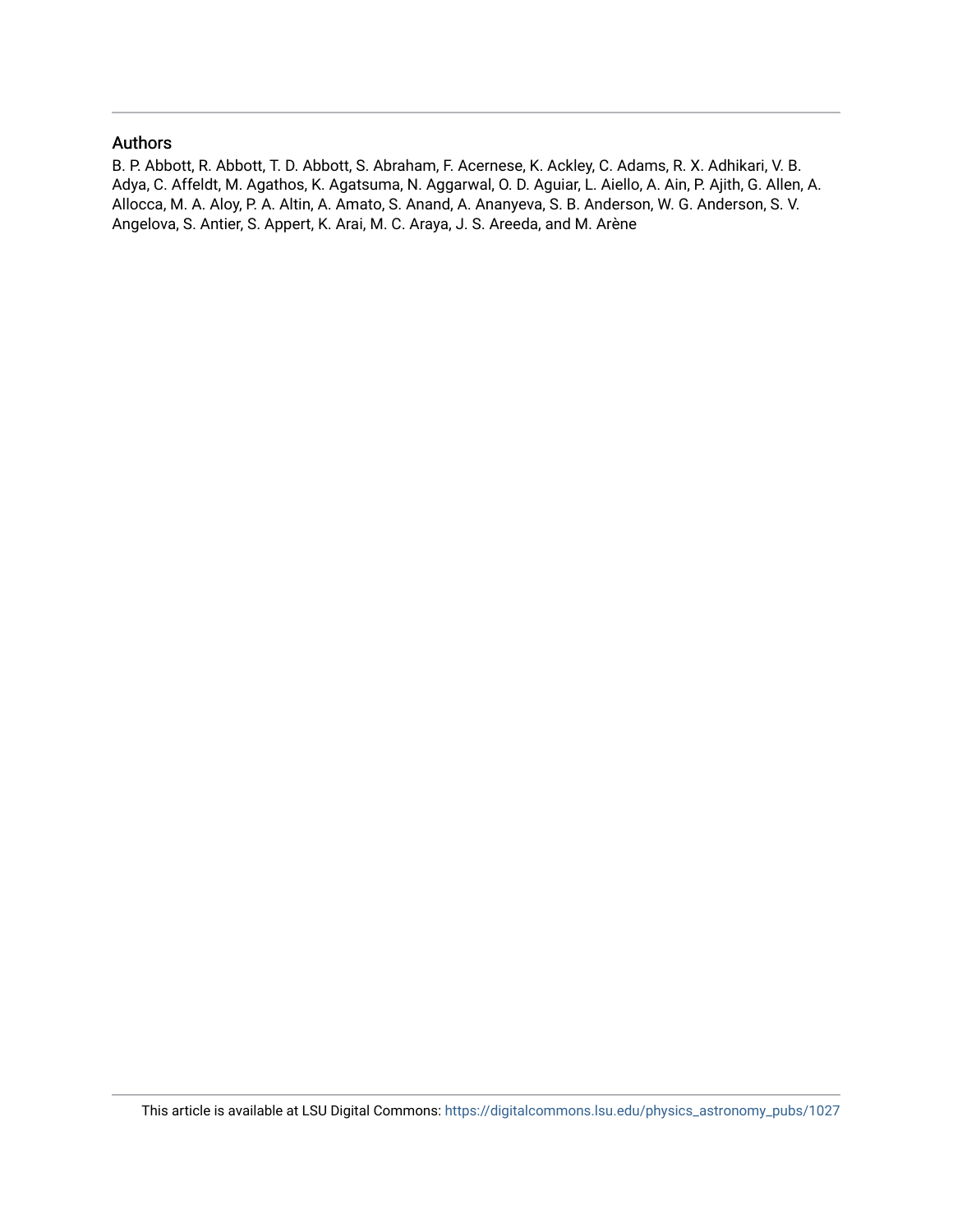

# CHORUS

This is the accepted manuscript made available via CHORUS. The article has been published as:

# All-sky search for long-duration gravitational-wave transients in the second Advanced LIGO observing run B. P. Abbott et al. (LIGO Scientific Collaboration and Virgo Collaboration)

Phys. Rev. D **99**, 104033 — Published 14 May 2019 DOI: [10.1103/PhysRevD.99.104033](http://dx.doi.org/10.1103/PhysRevD.99.104033)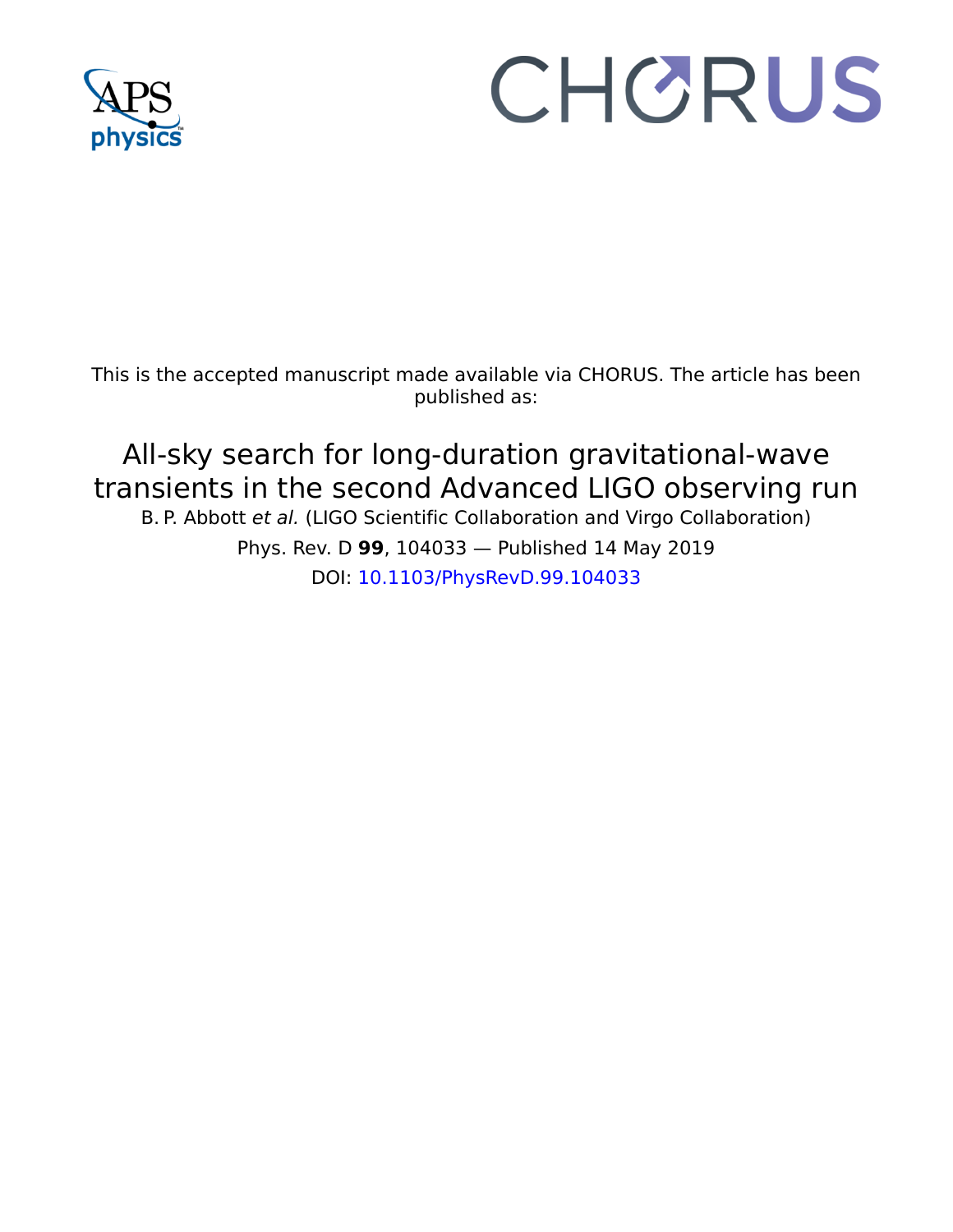All-sky search for long-duration gravitational-wave transients in the second Advanced LIGO observing run

The LIGO Scientific Collaboration and The Virgo Collaboration

### ABSTRACT

We present the results of a search for long-duration gravitational-wave transients in the data from the Advanced LIGO second observation run; we search for gravitational-wave transients of  $2 - 500$  s duration in the 24 − 2048 Hz frequency band with minimal assumptions about signal properties such as waveform morphologies, polarization, sky location or time of occurrence. Signal families covered by these search algorithms include fallback accretion onto neutron stars, broadband chirps from innermost stable circular orbit waves around rotating black holes, eccentric inspiral-merger-ringdown compact binary coalescence waveforms, and other models. The second observation run totals about 118.3 days of coincident data between November 2016 and August 2017. We find no significant events within the parameter space that we searched, apart from the already-reported binary neutron star merger GW170817. We thus report sensitivity limits on the root-sum-square strain amplitude  $h_{\rm rss}$  at 50% efficiency. These sensitivity estimates are an improvement relative to the first observing run and also done with an enlarged set of gravitational-wave transient waveforms. Overall, the best search sensitivity is  $h_{\text{rss}}^{50\%}=2.7\times10^{-22}$  Hz<sup>-1/2</sup> for a millisecond magnetar model. For eccentric compact binary coalescence signals, the search sensitivity reaches  $h_{\text{rss}}^{50\%}=9.6\times10^{-22} \text{ Hz}^{-1/2}$ .

# 1. INTRODUCTION

The second observation run of the Advanced LIGO [\(Aa](#page-8-0)si [et al.](#page-8-0) [2015\)](#page-8-0) and Advanced Virgo [\(Acernese et al.](#page-8-1) [2015\)](#page-8-1) detectors ushered in the era of multi-messenger astronomy. In addition to the detection of further binary black hole systems [\(Abbott et al.](#page-8-2) [2017a,](#page-8-2)[b,](#page-8-3)[c\)](#page-8-4), the first binary neutron star system GW170817 [\(Abbott et al.](#page-8-5) [2017d\)](#page-8-5), associated with GRB 170817A [\(Abbott et al.](#page-8-6) [2017e\)](#page-8-6) and corresponding electromagnetic radiation AT 2017gfo [\(Abbott et al.](#page-8-7) [2017f\)](#page-8-7), were jointly detected. This led to searches for a post-merger signal from the binary neutron star event, including on the timescales presented in this paper [\(Abbott et al.](#page-8-8) [2017;](#page-8-8) [Abbott](#page-8-9) [et al.](#page-8-9) [2018a\)](#page-8-9). In this paper, we update the results of the unmodeled long-duration transient search from the first Advanced LIGO observing run [\(Abbott et al.](#page-8-10) [2018b\)](#page-8-10) with the data from the second observing run.

We use four pipelines, described below, with different responses across the parameter space, providing complementary coverage of the signal models we are interested in. The search was motivated by a wide range of poorly understood astrophysical phenomena for which predictive models are not readily available; these include fallback accretion, accretion disk instabilities and nonaxisymmetric deformations in magnetars. Fallback accretion of ejected mass in newborn neutron stars can lead to deformation, causing the emission of gravitational waves until the star collapses into a black hole [\(Lai](#page-8-11) [& Shapiro](#page-8-11) [1995;](#page-8-11) [Piro & Ott](#page-9-0) [2011;](#page-9-0) [Piro & Thrane](#page-9-1) [2012\)](#page-9-1).

Accretion disk instabilities and fragmentation can cause stellar material to spiral in a black hole, emitting relatively long-lived gravitational waves [\(Piro & Pfahl](#page-9-2) [2007;](#page-9-2) [van Putten](#page-9-3) [2001,](#page-9-3) [2008\)](#page-9-4). Non-axisymmetric deformations in magnetars, proposed as progenitors of long and short gamma-ray bursts [\(Metzger et al.](#page-9-5) [2011;](#page-9-5) [Rowlinson](#page-9-6) [et al.](#page-9-6) [2013\)](#page-9-6), can also emit gravitational waves [\(Corsi &](#page-8-12) Mészáros [2009\)](#page-8-12). Moreover, we introduce new waveforms families based on astrophysical phenoma such as fallback accretion down to the innermost stable circular orbit of a rapidly rotating black hole [\(van Putten](#page-9-7) [2016\)](#page-9-7), highly eccentric binary black hole coalescences [\(Huerta et al.](#page-8-13) [2018\)](#page-8-13), and gamma-ray burst  $&$  X-ray events (Corsi  $&$ Mészáros [2009\)](#page-8-12).

Although this analysis targets sources for which the gravitational waveform is not well-described, it is possible for the long-duration searches to detect low-mass compact binary coalescences, typically searched for with matched filtering techniques. As discussed in other publications [\(Abbott et al.](#page-8-5) [2017d\)](#page-8-5), the data containing the gravitational-wave signal resulting from GW170817 is corrupted by the presence of a short-duration (less than 5 ms), powerful transient noise event in one of the detectors [\(Abbott et al.](#page-8-5) [2017d\)](#page-8-5). Using a data set where this short transient has been subtracted from the LIGO-Livingston data stream, the GW170817 signal is the most significant event of the search. As the searches reported in this paper does not add significantly to the many other studies carried out for this event [\(Abbott](#page-8-5) [et al.](#page-8-5) [2017d;](#page-8-5) [Abbott et al.](#page-8-14) [2018a,](#page-8-14)[b,](#page-8-15) [2017\)](#page-8-8), it has been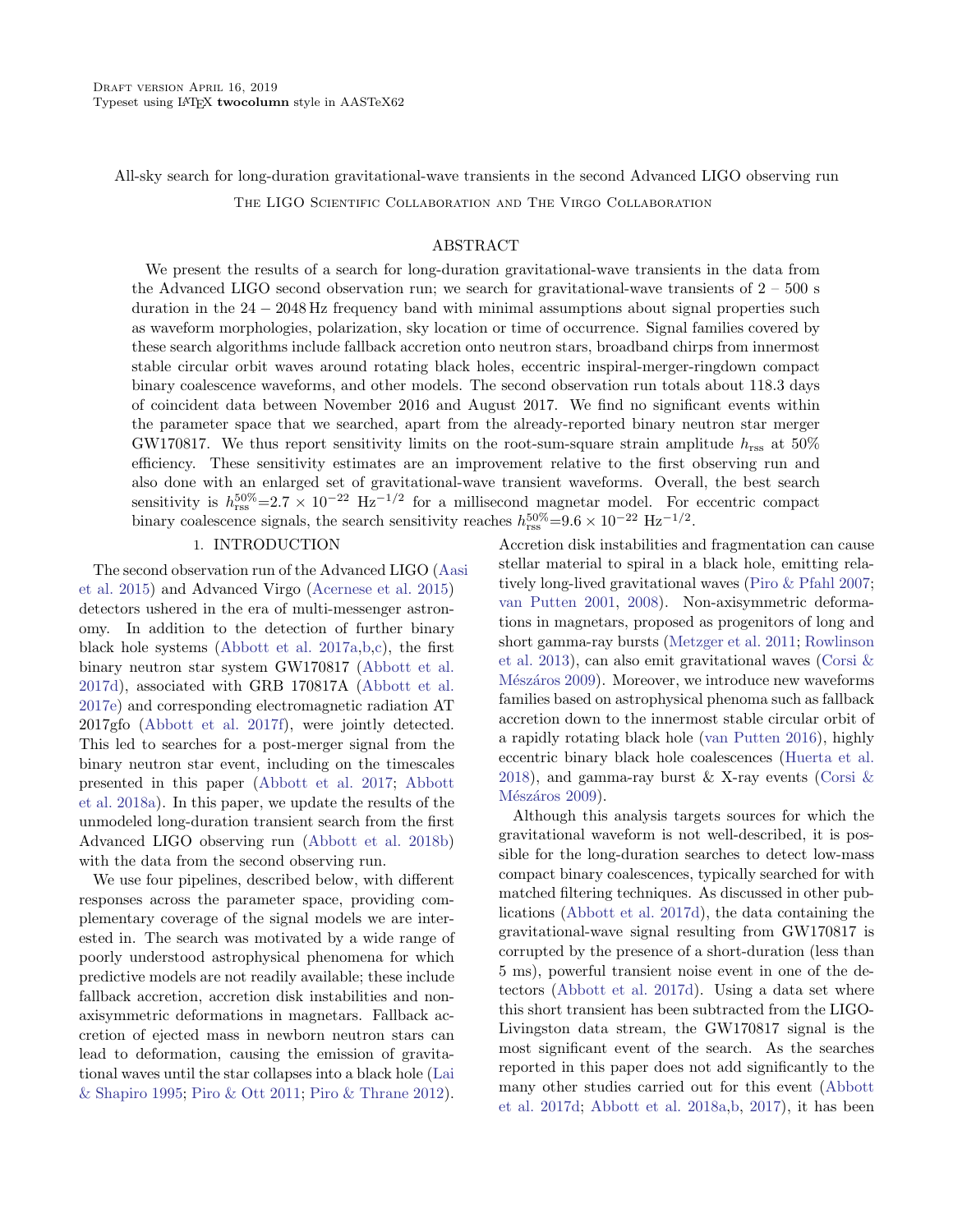decided to keep the original data set, veto the large transient noise and focus on any other long duration gravitational-wave signals.

The paper is organized as follows. We describe the data used in the analysis in Section [2.](#page-4-0) The algorithms used to analyze the data are outlined in Section [3.](#page-4-1) The results of the analysis and their implications are discussed in Section [4.](#page-5-0) Section [5](#page-6-0) provides our conclusions and avenues for future research.

## 2. DATA

<span id="page-4-0"></span>The second observation run lasted from November 25, 2016 to August 25, 2017. Between the first and second observing runs, a series of fixes and upgrades of the two LIGO detectors in Hanford, WA and Livingston, LA, allowed the run to begin with LIGO detectors' sensitivity reaching a binary neutron star range of ∼ 80 Mpc – please see [Abbott et al.](#page-8-16) [\(2018c\)](#page-8-16) for a discussion of the range metric. Thanks to commissioning break periods, Livingston's sensitivity increased steadily during the second observation run, finally reaching 100 Mpc. LIGO Hanford suffered from a 5.8 magnitude earthquake in Montana on July  $6<sup>th</sup>$  2017, which induced a 10 Mpc drop in sensitivity, and this was not recovered during the science run. On August  $1<sup>st</sup>$ , the Virgo detector joined the run with a binary neutron star range of 26 Mpc. It has been shown that adding the one-month Virgo data set does not improve the search sensitivity mainly because of the sensitivity difference between the detectors. We thus report the results of a two LIGO detector coincident search. The overlap in time when both detectors are taking data in suitable for analysis was approximately 118.3 days. The effective coincident time analyzed by each pipeline depends on the data segmentation choice and lies in the range 114.7 to 118.3 days.

Coincident data contains a large number of non-Gaussian transient noise events (glitches) of instrumental or environmental origin that mimic the characteristic of the targeted signals. For the first time, well identified sources of noise have been subtracted from the LIGO data [\(Davis et al.](#page-8-17) [2018\)](#page-8-17). Yet, some glitches, typically lasting from a few milliseconds up to few seconds and varying widely in frequency, remain. Their presence, even the very short ones, may negatively impact the sensitivity of the searches [\(Abbott et al.](#page-8-18) [2018c\)](#page-8-18). Time varying spectral lines are also a source of noise events for the long-duration transient searches. To veto these transient noise events, each pipeline implements specific glitch rejection criteria; because the search targets long-duration signals, short-duration glitches, which are usually the most problematic sources of noise, are easily suppressed. The next section provides more details about the noise rejection procedures that also may include data quality vetoes based on correlations with auxiliary channels [\(Aasi et al.](#page-8-19) [2012;](#page-8-19) [Abbott et al.](#page-8-20) [2016\)](#page-8-20).

### 3. SEARCHES

<span id="page-4-1"></span>As in the previous analysis, we use four pipelines to search for transients that last between 2 – 500 s and span a frequency band of  $24 - 2048$  Hz. The use of multiple pipelines provides redundancy, and due to the differences in the clustering algorithms, lead to different sensitivities to different waveform morphologies or parts of the parameter space. Unmodeled searches for gravitational waves typically cast the analysis as pattern recognition problems. Gravitational-wave time-series are Fourier transformed in chunks of time, and spectrograms are created based on statistics derived from these Fourier transforms. Then pattern recognition algorithms are used to search for patterns, corresponding to gravitational waves, within spectrograms. In general, these consist of two classes. The first is seedbased [\(Khan & Chatterji](#page-8-21) [2009;](#page-8-21) [Prestegard](#page-9-8) [2016\)](#page-9-8), where thresholds are placed on pixel values in the spectrograms and pixels above this threshold are clustered together. The second is seedless [\(Thrane & Coughlin](#page-9-9) [2013,](#page-9-9) [2014\)](#page-9-10), where tracks are constructed from a generic model and integrated across the spectrograms; in this analysis, we use Bézier curves [\(Farin](#page-8-22) [1996;](#page-8-22) [Thrane & Coughlin](#page-9-9) [2013,](#page-9-9) [2014;](#page-9-10) [Coughlin et al.](#page-8-23) [2015;](#page-8-23) [Thrane & Coughlin](#page-9-11) [2015\)](#page-9-11).

The pipelines used are the long-duration configuration of Coherent WaveBurst (cWB) [\(Klimenko et al.](#page-8-24) [2016\)](#page-8-24), two different versions of the Stochastic Transient Analysis Multi-detector Pipeline - all sky (STAMP-AS) pipeline [\(Prestegard](#page-9-8) [2016;](#page-9-8) [Thrane & Coughlin](#page-9-11) [2015\)](#page-9-11), and the X-pipeline Spherical Radiometer (X-SphRad) [\(Fays](#page-8-25) [2017\)](#page-8-25). These pipelines are the same, or slightly updated versions, of those used in the search for long-duration transients in the first observation run and fully described in [\(Abbott et al.](#page-8-26) [2017g\)](#page-8-26). cWB is based on a maximum-likelihood-ratio statistic, built as a sum of excess power coherent between multiple detectors in the time-frequency representation of the interferometer responses [\(Klimenko et al.](#page-8-24) [2016\)](#page-8-24). The search is performed in the frequency range 24 – 2048 Hz, on data where all poor quality periods have been discarded. The trigger events surviving the selection criteria to reject glitches are ranked according to their detection statistic  $\eta_c$ , which is related to the coherent signal-to-noise ratio (SNR). The selection criteria require the coherence coefficient  $c_c$  to be larger than 0.6, and the weighted duration of the candidate to be larger than 1.5 s. The first measures the degree of correlation between the detectors, while the latter measures the duration weighted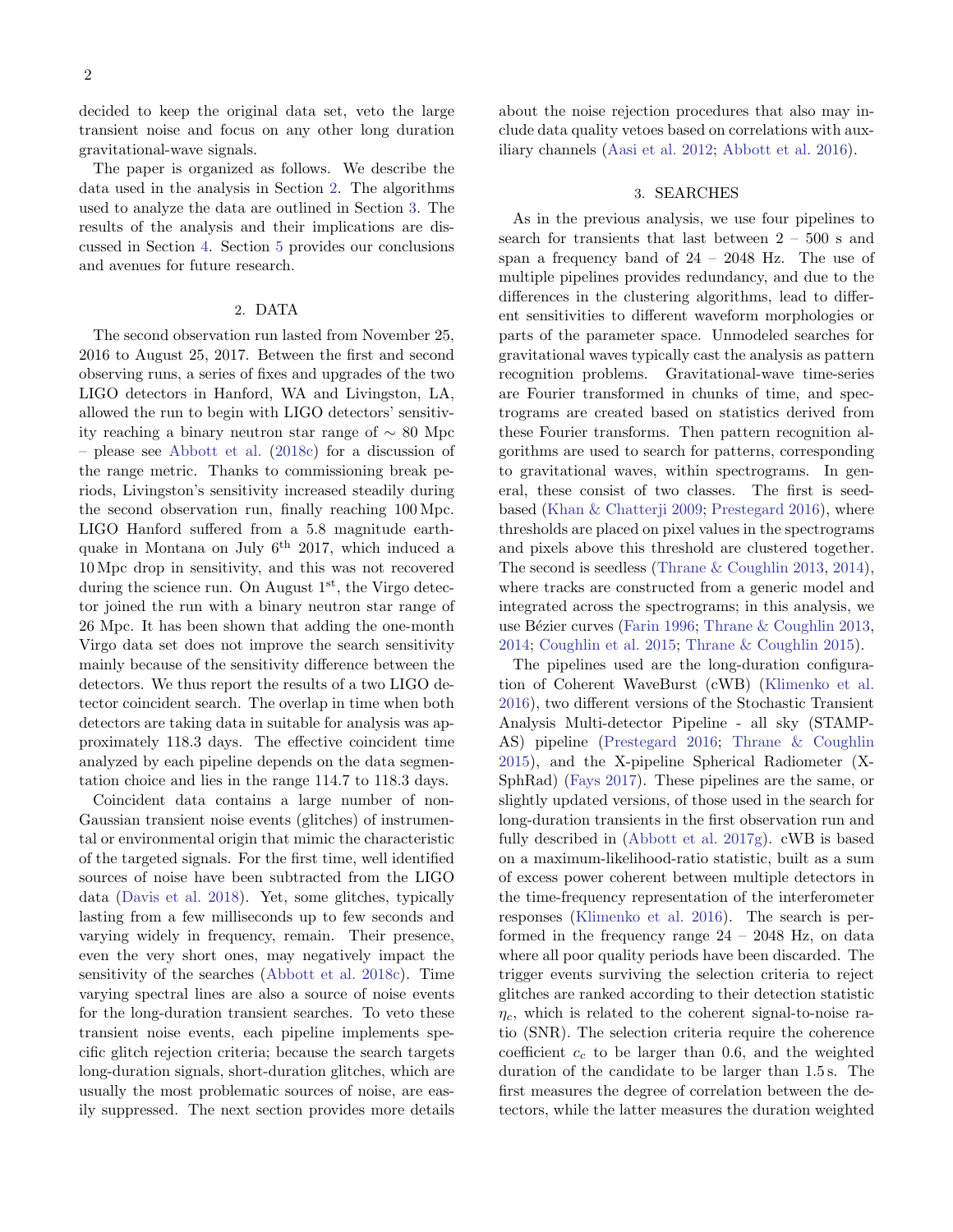by the excess power amplitude of the pixel on the timefrequency likelihood map. The trigger events are then divided in two samples according to their estimated mean frequency: 24-200 Hz and 200-2048 Hz. This allows for the isolation of the unexpected higher rate of glitches at low frequency during the first half of the O2 observation run. STAMP-AS uses the cross-correlation of data from two detectors to create coherent timefrequency maps of cross-power SNR with a pixel size of  $1\,\mathrm{s} \times 1\,\mathrm{Hz}$  covering  $24 - 2000$  Hz in combination with a seed-based (Zebragard) and seedless (Lonetrack) clustering algorithm. Significant spectral features, including wandering lines, are masked in the creation of the spectrograms. As in the search during the first observing run, Zebragard eliminates the short duration glitches by requesting that the fraction of SNR in each time bin be smaller than 0.5 and that the SNR ratio between the two detectors be smaller than 3. The X-pipeline Spherical Radiometer (X-SphRad) uses an X-pipeline [\(Sutton et al.](#page-9-12) [2010\)](#page-9-12) back end in combination with a fast cross-correlator in the spherical harmonic domain [\(Cannon](#page-8-27) [2007\)](#page-8-27) to search for gravitational-wave transients in the  $24 - 1000$  Hz frequency range. The method allows for the data to be processed independently of sky position and avoids redundant computations. A next-nearest-neighbor clustering algorithm is applied on a time-frequency representation of the data with a resolution of  $1 s \times 1 Hz$  to form trigger events, which are then ranked by the ratio of the sum of power in all the l>0 spherical harmonic modes to that in the l=0 mode. Significant spectral features such as standing power lines are removed using a zero-phase linear predictor filter that estimates the power spectrum and whitens the data [\(Chatterji](#page-8-28) [2005\)](#page-8-28). Finally, X-SphRad eliminates triggers that coincide with poor quality data periods that have been identified using auxiliary channels. These periods are excluded from the analysis time by cWB, and STAMP-AS Zebragard analysis selects a subset of them according to a procedure described in [\(Frey](#page-8-29) [2018\)](#page-8-29).

The false alarm rate of each search is estimated as a function of the pipeline's ranking statistic. Each use the data to perform this estimate, as opposed to a Gaussian approximation, because of the significant non-Gaussianity of the data, transient noise, and the non-stationarity of some of the spectral features. These glitches have a variety of causes, both environmentally driven such as from seismic events [\(Macleod et al.](#page-9-13) [2012;](#page-9-13) [Coughlin et al.](#page-8-30) [2017\)](#page-8-30) or magnetic fields [\(Kowalska-](#page-8-31)[Leszczynska et al.](#page-8-31) [2017;](#page-8-31) [Coughlin et al.](#page-8-32) [2016\)](#page-8-32), and instrumental effects, such as test mass suspension glitches [\(Walker et al.](#page-9-14) [2017\)](#page-9-14) and other sources of spectral features [\(Coughlin](#page-8-33) [2010\)](#page-8-33). For all of the pipelines in this analysis, the correlation of data in different detectors is used to exclude data transients which are unlikely to be of astrophysical origin. To estimate the background for all pipelines used in this analysis, the time-slides methodology is applied [\(Was et al.](#page-9-15) [2010a,](#page-9-15)[b\)](#page-9-16), each one implementing its own version. The fundamental idea is to shift the detector data with non-physical relative time delays to eliminate any correlation from gravitational waves and re-analyze the data. The procedure is repeated until a total of 50 years coincident detector time has been analyzed, allowing us to estimate false alarm rates at the level of 1 event in 50 years.

4. RESULTS

<span id="page-5-0"></span>

<span id="page-5-2"></span>Figure 1. Time-frequency representations of a few model signals used in the search, showing a mix of chirp-up (FA, ECBC) & chirp-down (Magnetar, ADI) astrophysical waveforms as well as a linearly decreasing ad-hoc waveform (LINE). Descriptions of these waveforms and others are given in Section [4.](#page-5-0) The harmonics of ECBC are also visible. The full set of waveforms ( $\sim$  70) chosen for this analysis fully covers the search frequency band of 24-2000 Hz. The waveforms are shifted in time to show how they cover the parameter space in this axis as well.

| Pipeline  | FAR.                             | p-value | Frequency | Duration |
|-----------|----------------------------------|---------|-----------|----------|
|           | [Hz]                             |         | [Hz]      | ΙSΙ      |
| cWB       | $1.4 \times 10^{-7}$             | 0.75    | $53 - 69$ | 11       |
| Zebragard | $2.5 \times 10^{-7}$             | 0.92    | 1649-1753 | 29       |
| Lonetrack | $7.9 \times 10^{-8}$             | 0.80    | 608-1344  | 463      |
|           | $X$ -SphRad $9.7 \times 10^{-8}$ | 0.60    | 435-443   | 3        |

<span id="page-5-1"></span>Table 1. Properties of the most significant coincident triggers found by each of the long-duration transient search pipelines during the second observation run. FAR stands for false alarm rate, while the p-value is the probability of observing at least 1 noise trigger at higher significance than the most significant coincident trigger.

None of the pipelines find a significant excess of coincident events. The most significant events found by each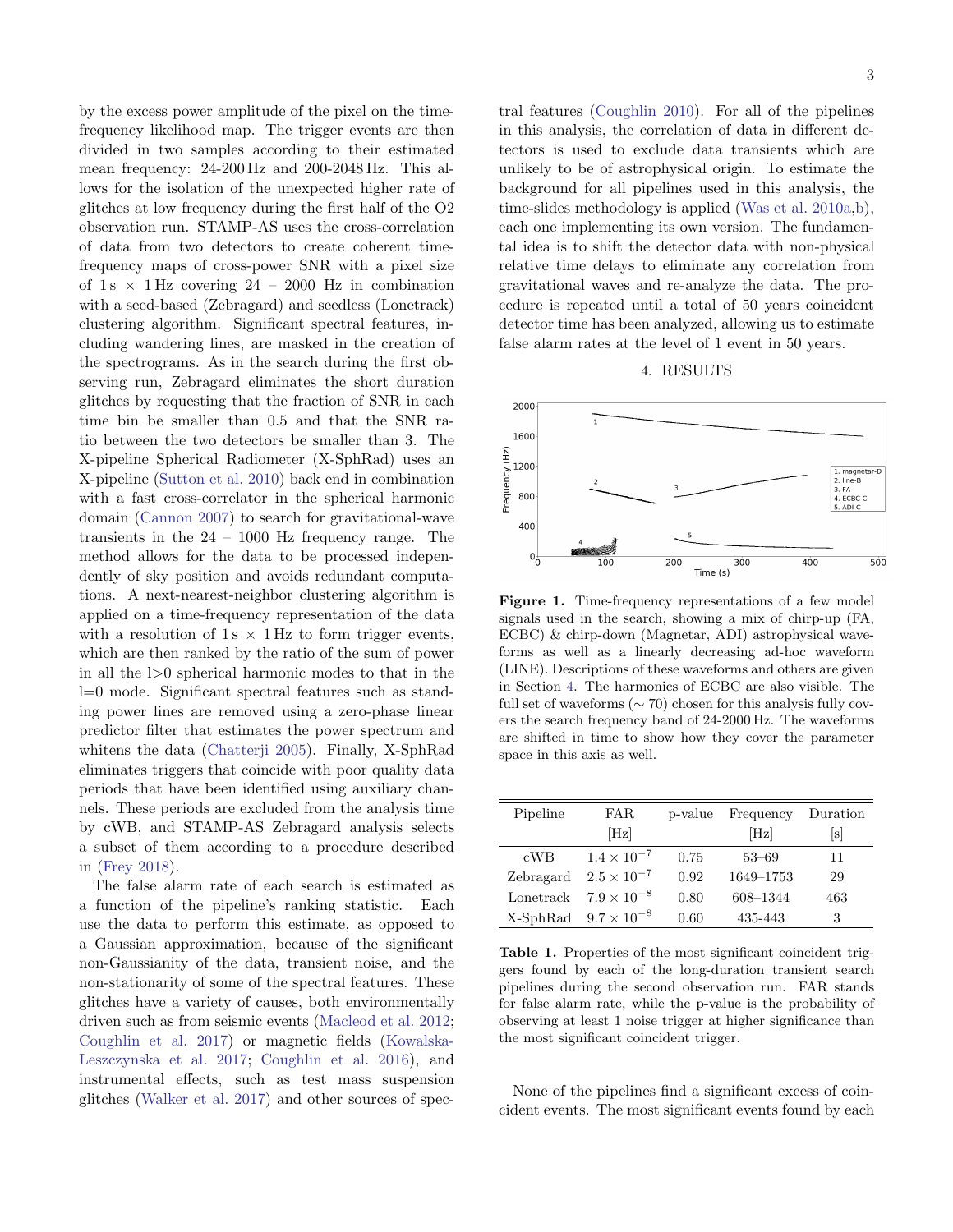pipeline are reported in Table [1.](#page-5-1) Their false alarm rate is in agreement with the expected background estimation. Given the absence of a detection, we can derive upper limits on long-duration gravitational-wave transients' strain amplitude. A usual measure of gravitational-wave amplitude is the root-sum-square strain amplitude at the Earth,  $h_{\text{rss}}$ ,

$$
h_{\rm rss} = \sqrt{\int_{-\infty}^{\infty} \left( h_+^2(t) + h_\times^2(t) \right) \mathrm{d}t},\tag{1}
$$

where  $h_+$  and  $h_{\times}$  are signal polarizations at Earth's center expressed in the source frame. We can relate this quantity to the gravitational-wave energy radiated by a source emitting isotropically at a given central frequency  $f_0$  [\(Sutton](#page-9-17) [2013\)](#page-9-17)

$$
E_{\rm gw}^{\rm iso} = \frac{\pi c^3}{G} \mathcal{D}^2 \int df f^2 \left( |\tilde{h}_+(f)|^2 + |\tilde{h}_\times(f)|^2 \right) \approx \frac{\pi^2 c^3}{G} \mathcal{D}^2 f_0^2 h_{\rm rss}^2,
$$
\n(2)

where  $\mathcal D$  is the distance to the source and  $\tilde h$  indicates a Fourier transform. To estimate the  $h_{\text{rss}}$  at 50% detection efficiency, we add simulated waveforms coherently to detector data, uniformly distributed in time and over sky locations. The waveform polarization angle and the cosine of the inclination are also varied uniformly. Waveforms are generated at a variety of distances (or equivalently  $h_{\text{rss}}$ ) such that the 50% detection efficiency is well-measured. The events reconstructed are then "detected" if their false alarm rate is lower than the chosen value of 1/50 years.

We use 13 families of simulated gravitational-wave signals to estimate the sensitivity of each pipeline. The waveform families include a variety of astrophysically motivated waveforms and ad-hoc waveform models. For the astrophysical models, we include fallback accretion onto neutron stars (FA) [\(Piro & Thrane](#page-9-1) [2012\)](#page-9-1), broadband chirps from innermost stable circular orbit waves around rotating black holes (ISCOchirp) [\(van Putten](#page-9-7) [2016\)](#page-9-7), inspiral-only compact binary coalescence waveforms up to 2nd post-Newtonian order [\(Blanchet et al.](#page-8-34) [1996\)](#page-8-34) (CBC), eccentric inspiral-merger-ringdown compact binary coalescence waveforms (ECBC) [\(Huerta](#page-8-13) [et al.](#page-8-13) [2018\)](#page-8-13), secular bar-mode instabilities in post-merger remnants [\(Lai & Shapiro](#page-8-11) [1995;](#page-8-11) Corsi & Mészáros [2009\)](#page-8-12), newly formed magnetar powering a gamma-ray burst plateau (GRBplateau) (Corsi & Mészáros [2009\)](#page-8-12), black hole accretion disk instabilities (ADI) [\(van Putten](#page-9-3) [2001\)](#page-9-3), post-merger magnetars (magnetar) [\(Dall'Osso](#page-8-35) [et al.](#page-8-35) [2015\)](#page-8-35), and neutron star spin down waveforms (MSmagnetar) [\(Lasky et al.](#page-8-36) [2017;](#page-8-36) [Sarin et al.](#page-9-18) [2018\)](#page-9-18). For the ad-hoc waveforms, we include monochromatic waveforms (MONO), waveforms with a linear (LINE), quadratic (QUAD) frequency evolution, white noise band-limited (WNB) and sine-Gaussian bursts (SG). The waveforms are designed to span a range of astrophysical models, as well as a wide duration and frequency parameter space to test the response of the algorithms across the parameter space. Figure [1](#page-5-2) shows the coverage of a representative sample of the simulation set in the time-frequency space. The frequency band 10-300 Hz are well covered with the GRBplateau and ADI families. Astrophysical waveform families such as ISCOchirp and magnetar are characterised by a wide frequency coverage and populate the higher frequency band 700-2000 Hz. Ad-hoc waveforms families such as MONO, LINE, QUAD, WNB and SG span a wide frequency range and covers the band 50-800 Hz, filling in any potential gap in coverage from the other models.

In Figure [2,](#page-7-0) we show the best results among all pipelines for almost all waveforms. We also compute the 90% confidence level limit on the rate of longduration gravitational-wave transients assuming a Poissonian distribution of sources. To do so, we use the loudest event statistic method [\(Brady et al.](#page-8-37) [2004\)](#page-8-37). We fold in the systematic uncertainty that arises from the strain amplitude calibration, which is 7% in amplitude and 3 degrees in phase, a conservative number used for both instruments in the frequency band analyzed here [\(Cahillane et al.](#page-8-38) [2017\)](#page-8-38).

Figure [3](#page-7-1) shows the rate as a function of distance for the eccentric compact binary coalescence signals considered in this analysis. For a  $1.4 - 1.4$  solar mass binary with an eccentricity of 0.4, the  $50\%$  efficiency distance is 30 Mpc. For comparison, this is more than a factor 2 lower than what matched filter searches could reach for  $1.4 - 1.4$  solar mass binaries with no eccentricity during the second observation run [\(Abbott et al.](#page-8-5) [2017d\)](#page-8-5). Due to the improved sensitivity and greater duration of the second observation run above and beyond the first observation run, the rate limits for models used in previous analyses improved by a factor of  $\sim 30\%$ . The detection distances vary significantly from one signal to another. For example, the ADI waveforms have distance limits of tens of megaparsecs, while the magnetar waveforms have limits of tens of kiloparsecs. The difference in ranges is due mainly to the energy budget of the system, but also due to the overall signal morphologies, which can be more or less difficult for the pipeline clustering techniques to recover entirely.

#### <span id="page-6-0"></span>5. CONCLUSIONS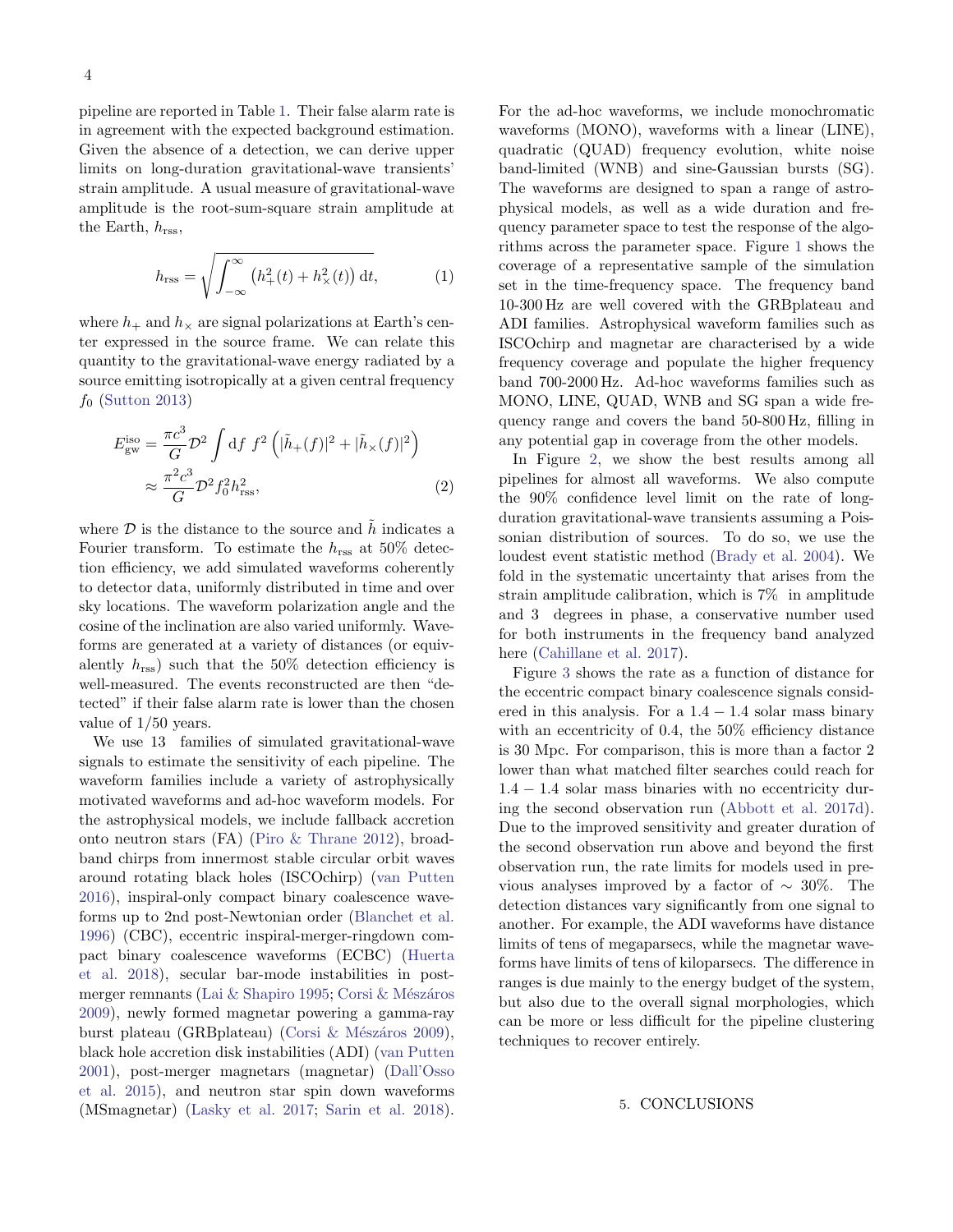

<span id="page-7-0"></span>Figure 2. Upper limits on gravitational-wave strain versus frequency for sources detected with 50% efficiency and a false alarm rate of 1 event in 50 years. The lowest value among all 4 pipelines is represented on the plots. The left figure shows the "ad-hoc" waveforms' results while the "physical" waveforms are represented on the right. The average amplitude spectral density curves for both Hanford and Livingston are also shown.



<span id="page-7-1"></span>Figure 3. Upper limits (marginalizing over the second observation run amplitude calibration errors) on eccentric compact binary coalescences as a function of the distance at a 90% confidence level considering the best results for each waveform. The inset shows the distance at 50% detection efficiency for the pipelines in this analysis for comparison. ECBC<sub>-</sub>A, ECBC<sub>-</sub>B, and ECBC<sub>-</sub>C are  $1.4 - 1.4$  solar mass binaries with eccentricities of 0.2, 0.4, and 0.6 respectively, while ECBC<sub>D</sub>, ECBC<sub>E</sub>, and ECBC<sub>F</sub> are  $3.0 - 3.0$  solar mass binaries with eccentricities of 0.2, 0.4, and 0.6 respectively, where the masses are quoted in the detector frame.

We have performed an all-sky search for unmodeled long-duration gravitational-wave transients in the second observing run. This search did not lead to the detection of any new gravitational waves. In addition to the intrinsic gain due to detectors' sensitivity improvement and the length of the observing run, we have increased significantly the number of waveforms used to estimate the pipelines' sensitivity. The theoretical uncertainties of the models used are rather large, including the mechanisms, their amplitudes, and their potential rates, although it is likely we are sensitive to relatively small amplitude emissions within the Local Group.

With the recent arrival of Advanced Virgo to the advanced gravitational-wave detector network, its future improvements will merit its inclusion in analyses in the next observing runs. Overall, the expectation is that the design sensitivities for the gravitational-wave networks will yield gains of up to a factor of 10, depending on the frequency range considered [\(Abbott et al.](#page-8-16) [2018c\)](#page-8-16).

The authors gratefully acknowledge the support of the United States National Science Foundation (NSF) for the construction and operation of the LIGO Laboratory and Advanced LIGO as well as the Science and Technology Facilities Council (STFC) of the United Kingdom, the Max-Planck-Society (MPS), and the State of Niedersachsen/Germany for support of the construction of Advanced LIGO and construction and operation of the GEO600 detector. Additional support for Advanced LIGO was provided by the Australian Research Council. The authors gratefully acknowledge the Italian Istituto Nazionale di Fisica Nucleare (INFN), the French Centre National de la Recherche Scientifique (CNRS) and the Foundation for Fundamental Research on Matter supported by the Netherlands Organisation for Scientific Research, for the construction and operation of the Virgo detector and the creation and support of the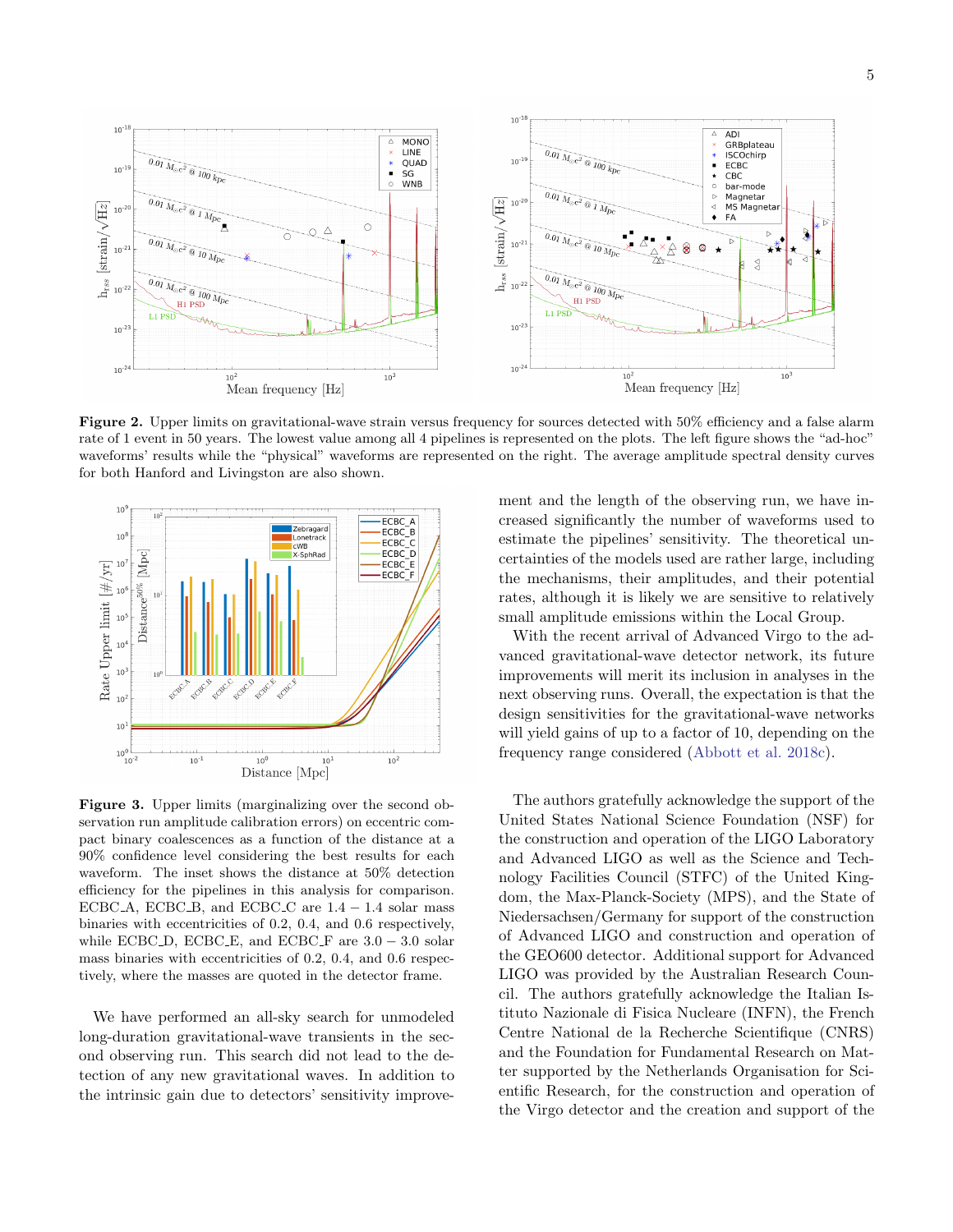EGO consortium. The authors also gratefully acknowledge research support from these agencies as well as by the Council of Scientific and Industrial Research of India, the Department of Science and Technology, India, the Science & Engineering Research Board (SERB), India, the Ministry of Human Resource Development, India, the Spanish Agencia Estatal de Investigación, the Vicepresidència i Conselleria d'Innovació, Recerca i Turisme and the Conselleria d'Educació i Universitat del Govern de les Illes Balears, the Conselleria d'Educació, Investigació, Cultura i Esport de la Generalitat Valenciana, the National Science Centre of Poland, the Swiss National Science Foundation (SNSF), the Russian Foundation for Basic Research, the Russian Science Foundation, the European Commission, the European Regional Development Funds (ERDF), the Royal Society, the Scottish Funding Council, the Scottish Universities Physics Alliance, the Hungarian Scientific Research Fund (OTKA), the Lyon Institute of Origins (LIO), the National Research, Development and Innovation Office Hungary (NKFI), the National Research Foundation of Korea, Industry Canada and the Province of Ontario through the Ministry of Economic Development and Innovation, the Natural Science and Engineering Research Council Canada, the Canadian Institute for Advanced Research, the Brazilian Ministry of Science, Technology, Innovations, and Communications, the International Center for Theoretical Physics South American Institute for Fundamental Research (ICTP-SAIFR), the Research Grants Council of Hong Kong, the National Natural Science Foundation of China (NSFC), the Leverhulme Trust, the Research Corporation, the Ministry of Science and Technology (MOST), Taiwan and the Kavli Foundation. The authors gratefully acknowledge the support of the NSF, STFC, MPS, INFN, CNRS and the State of Niedersachsen/Germany for provision of computational resources.

#### REFERENCES

- <span id="page-8-19"></span>Aasi, J., et al. 2012, CQGra, 29, 155002
- <span id="page-8-0"></span>—. 2015, CQGra, 32, 074001
- <span id="page-8-20"></span>Abbott, B. P., et al. 2016, CQGra, 33, 134001
- <span id="page-8-2"></span>—. 2017a, PhRvL, 118, 221101
- <span id="page-8-3"></span>—. 2017b, PhRvL, 119, 141101
- <span id="page-8-4"></span>—. 2017c, ArXiv e-prints, arXiv:1711.05578
- <span id="page-8-5"></span>—. 2017d, PhRvL, 119, 161101
- <span id="page-8-6"></span>—. 2017e, ApJL, 848, L13
- <span id="page-8-7"></span>—. 2017f, ApJL, 848, L12
- <span id="page-8-26"></span>—. 2017g, PhRvD, 95, 042003
- <span id="page-8-9"></span>Abbott, B. P., Abbott, R., Abbott, T. D., et al. 2018a, ArXiv e-prints, arXiv:1810.02581
- <span id="page-8-10"></span>Abbott, B. P., et al. 2018b, CQGra, 35, 065009
- <span id="page-8-18"></span>—. 2018c, CQGra, 35, 065010
- <span id="page-8-8"></span>Abbott et al. 2017, The Astrophysical Journal Letters, 851, L16
- <span id="page-8-14"></span>—. 2018a, ArXiv e-prints, arXiv:1805.11579
- <span id="page-8-15"></span>—. 2018b, Phys. Rev. Lett., 121, 161101. [https:](https://link.aps.org/doi/10.1103/PhysRevLett.121.161101) [//link.aps.org/doi/10.1103/PhysRevLett.121.161101](https://link.aps.org/doi/10.1103/PhysRevLett.121.161101)
- <span id="page-8-16"></span>—. 2018c, Living Reviews in Relativity, 21, 3
- <span id="page-8-1"></span>Acernese, F., et al. 2015, CQGra, 32, 024001
- <span id="page-8-34"></span>Blanchet, L., Iyer, B. R., Will, C. M., & Wiseman, A. G. 1996, CQGra, 13, 575
- <span id="page-8-37"></span>Brady, P. R., Creighton, J. D. E., & Wiseman, A. G. 2004, CQGra, 21, S1775
- <span id="page-8-38"></span>Cahillane, C., Betzwieser, J., Brown, D. A., et al. 2017, PhRvD, 96, 102001
- <span id="page-8-27"></span>Cannon, K. C. 2007, PhRvD, 75, 123003
- <span id="page-8-28"></span>Chatterji, S. K. 2005, Thesis, MIT Physics department. <http://dspace.mit.edu/handle/1721.1/34388>
- <span id="page-8-12"></span>Corsi, A., & Mészáros, P. 2009, ApJ, 702, 1171
- <span id="page-8-33"></span>Coughlin, M. 2010, Journal of Physics: Conference Series, 243, 012010
- <span id="page-8-23"></span>Coughlin, M., Meyers, P., Kandhasamy, S., Thrane, E., & Christensen, N. 2015, PhRvD, 92, 043007
- <span id="page-8-32"></span>Coughlin, M., Christensen, N., De Rosa, R., et al. 2016, CQGra, 33, 224003
- <span id="page-8-30"></span>Coughlin, M., Earle, P., Harms, J., et al. 2017, CQGra, 34, 044004
- <span id="page-8-35"></span>Dall'Osso, S., Giacomazzo, B., Perna, R., & Stella, L. 2015, ApJ, 798, 25
- <span id="page-8-17"></span>Davis, D., Massinger, T. J., Lundgren, A. P., et al. 2018, arXiv:1809.05348
- <span id="page-8-22"></span>Farin, G. 1996, Curves and Surfaces for CAGD, Fourth Edition: A Practical Guide (Academic Press)
- <span id="page-8-25"></span>Fays, M. 2017, Cardiff University Thesis
- <span id="page-8-29"></span>Frey, V. 2018, Paris Saclay University Thesis
- <span id="page-8-13"></span>Huerta, E., et al. 2018, PhRvD, 97, 024031
- <span id="page-8-24"></span><span id="page-8-21"></span>Khan, R., & Chatterji, S. 2009, CQGra, 26, 155009
- Klimenko, S., Vedovato, G., Drago, M., et al. 2016, PhRvD, 93, 042004
- <span id="page-8-31"></span>Kowalska-Leszczynska, I., Bizouard, M.-A., Bulik, T., et al. 2017, CQGra, 34, 074002
- <span id="page-8-11"></span>Lai, D., & Shapiro, S. L. 1995, ApJ, 442, 259
- <span id="page-8-36"></span>Lasky, P., Leris, C., Rowlinson, A., & Glampedakis, K. 2017, ApJL, 843, L1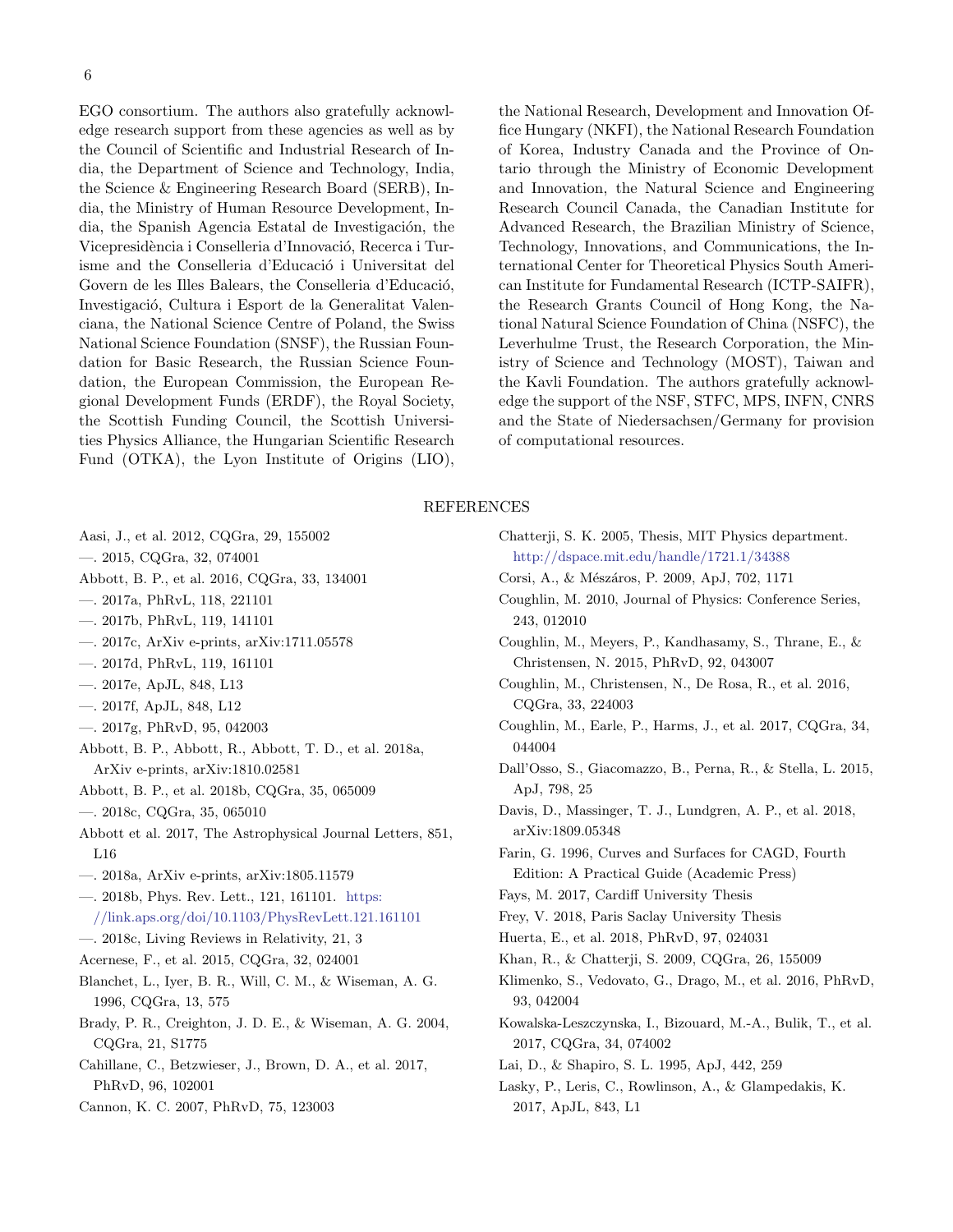- <span id="page-9-13"></span>Macleod, D., Fairhurst, S., Hughey, B., et al. 2012, CQGra, 29, 055006
- <span id="page-9-5"></span>Metzger, B., Giannios, D., Thompson, T. A., Bucciantini, N., & Quataert, E. 2011, MNRAS, 413, 2031
- <span id="page-9-0"></span>Piro, A., & Ott, C. D. 2011, 736, 108
- <span id="page-9-2"></span>Piro, A., & Pfahl, E. 2007, 658, 1173
- <span id="page-9-1"></span>Piro, A., & Thrane, E. 2012, 761, 63
- <span id="page-9-8"></span>Prestegard, T. 2016, University of Minnesota Thesis
- <span id="page-9-6"></span>Rowlinson, A., O'Brien, P., Metzger, B., Tanvir, N., & Levan, A. 2013, MNRAS, 430, 1061
- <span id="page-9-18"></span>Sarin, N., Lasky, P. D., Sammut, L., & Ashton, G. 2018, Phys. Rev. D, 98, 043011
- <span id="page-9-17"></span>Sutton, P. 2013, arXiv:1304.0210
- <span id="page-9-12"></span>Sutton, P., Jones, G., Chatterji, S., et al. 2010, NJPh, 12, 053034
- <span id="page-9-9"></span>Thrane, E., & Coughlin, M. 2013, PhRvD, 88, 083010
- <span id="page-9-10"></span>—. 2014, PhRvD, 89, 063012
- <span id="page-9-11"></span>Thrane, E., & Coughlin, M. 2015, PhRvL, 115, 181102
- <span id="page-9-3"></span>van Putten, M. H. P. M. 2001, 87, 091101
- <span id="page-9-4"></span>—. 2008, 684, L91
- <span id="page-9-7"></span>—. 2016, The Astrophysical Journal, 819, 169
- <span id="page-9-14"></span>Walker et al. 2017, Review of Scientific Instruments, 88, 124501
- <span id="page-9-15"></span>Was, M., Bizouard, M.-A., Brisson, V., et al. 2010a, CQGra, 27, 015005
- <span id="page-9-16"></span>—. 2010b, CQGra, 27, 194014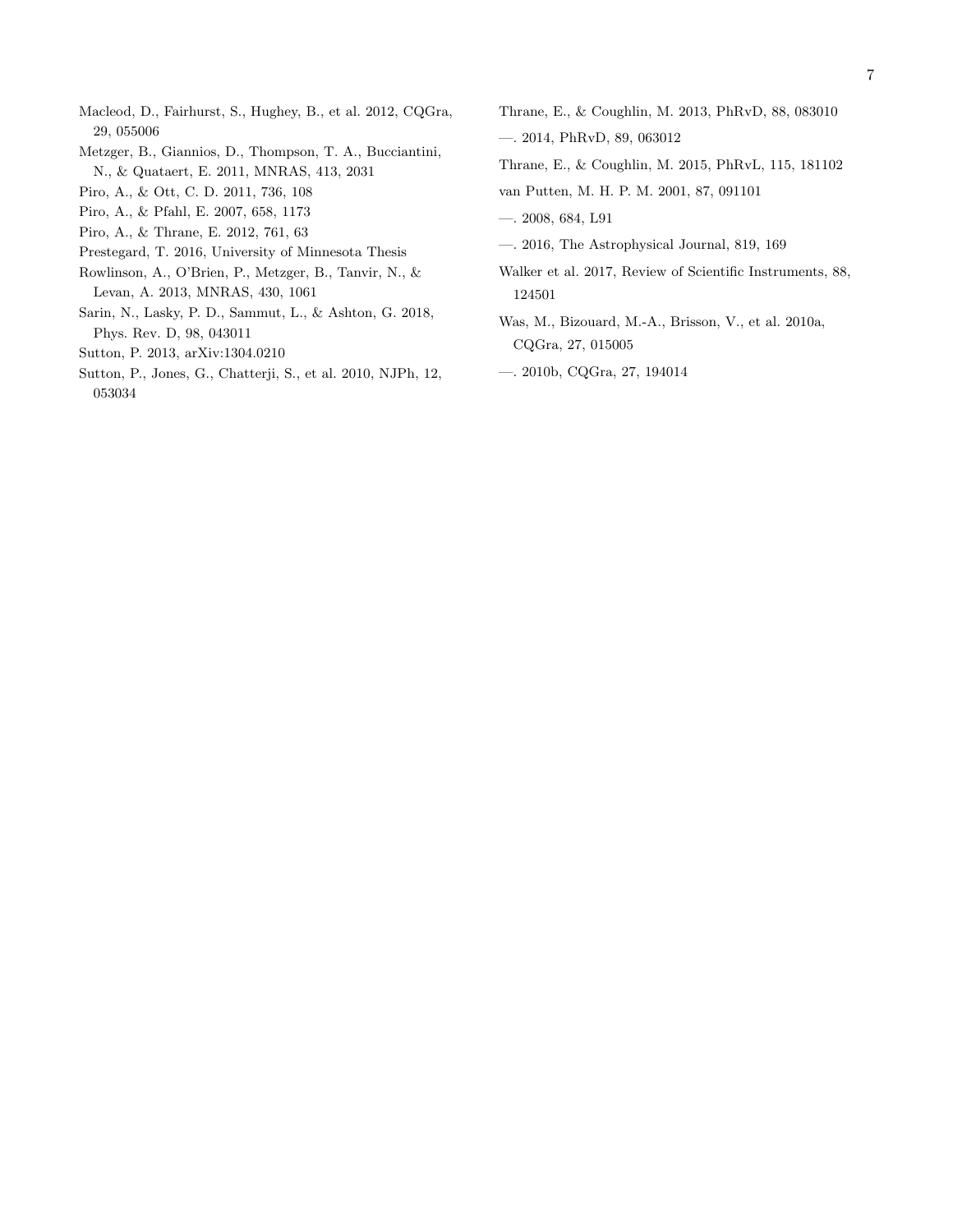THE LIGO SCIENTIFIC COLLABORATION, THE VIRGO COLLABORATION, B. P. ABBOTT,<sup>1</sup> R. ABBOTT,<sup>1</sup> T. D. ABBOTT,<sup>2</sup> S. Abraham,<sup>3</sup> F. Acernese, <sup>4, 5</sup> K. Ackley, <sup>6</sup> C. Adams,<sup>7</sup> R. X. Adhikari,<sup>1</sup> V. B. Adya,<sup>8</sup> C. Affeldt,<sup>9, 10</sup> M. Agathos,<sup>11, 12</sup> K. Agatsuma,<sup>13'</sup> N. Aggarwal,<sup>14</sup> O. D. Aguiar,<sup>15</sup> L. Aiello,<sup>16, 17</sup> A. Ain,<sup>3</sup> P. Ajith,<sup>18</sup> G. Allen,<sup>19</sup> A. ALLOCCA,  $^{20, 21}$  M. A. ALOY,  $^{22}$  P. A. ALTIN,  $^8$  A. AMATO,  $^{23}$  S. ANAND,  $^1$  A. ANANYEVA,  $^1$  S. B. ANDERSON,  $^1$ W. G. ANDERSON.<sup>24</sup> S. V. ANGELOVA.<sup>25</sup> S. ANTIER.<sup>26</sup> S. APPERT,<sup>1</sup> K. ARAL<sup>1</sup> M. C. ARAYA,<sup>1</sup> J. S. AREEDA.<sup>27</sup> M. Arène,  $^{26}$  N. Arnaud,  $^{28, 29}$  S. M. Aronson,  $^{30}$  S. Ascenzi,  $^{16, 31}$  G. Ashton,  $^6$  S. M. Aston,  $^7$  P. Astone,  $^{32}$  F. Aubin,  $^{33}$ P. AUFMUTH,<sup>10</sup> K. AULTONEAL,<sup>34</sup> C. AUSTIN,<sup>2</sup> V. AVENDANO,<sup>35</sup> A. AVILA-ALVAREZ,<sup>27</sup> S. BABAK,<sup>26</sup> P. BACON,<sup>26</sup> F. BADARACCO,<sup>16, 17</sup> M. K. M. BADER,<sup>36</sup> S. BAE,<sup>37</sup> J. BAIRD,<sup>26</sup> P. T. BAKER,<sup>38</sup> F. BALDACCINI,<sup>39, 40</sup> G. BALLARDIN,<sup>29</sup> S. W. BALLMER,<sup>41</sup> A. BALS,<sup>34</sup> S. BANAGIRL<sup>42</sup> J. C. BARAYOGA,<sup>1</sup> C. BARBIERL<sup>43,44</sup> S. E. BARCLAY,<sup>45</sup> B. C. BARISH,<sup>1</sup> D. BARKER,<sup>46</sup> K. BARKETT,<sup>47</sup> S. BARNUM,<sup>14</sup> F. BARONE,<sup>48,5</sup> B. BARR,<sup>45</sup> L. BARSOTTI,<sup>14</sup> M. BARSUGLIA,<sup>26</sup> D. BARTA,<sup>49</sup> J. BARTLETT,<sup>46</sup> I. BARTOS,<sup>30</sup> R. BASSIRI,<sup>50</sup> A. BASTI,<sup>20, 21</sup> M. BAWAJ,<sup>51, 40</sup> J. C. BAYLEY,<sup>45</sup> M. BAZZAN,<sup>52, 53</sup> B. BÉCSY,<sup>54</sup> M. Bejger, $^{26,55}$  I. Belahcene, $^{28}$  A. S. Bell, $^{45}$  D. Beniwal, $^{56}$  M. G. Benjamin, $^{34}$  B. K. Berger, $^{50}$  G. Bergmann, $^{9,10}$ S. BERNUZZL<sup>11</sup> C. P. L. BERRY,<sup>57</sup> D. BERSANETTI,<sup>58</sup> A. BERTOLINI,<sup>36</sup> J. BETZWIESER,<sup>7</sup> R. BHANDARE,<sup>59</sup> J. BIDLER,<sup>27</sup> E. BIGGS,<sup>24</sup> I. A. BILENKO,<sup>60</sup> S. A. BILGILI,<sup>38</sup> G. BILLINGSLEY,<sup>1</sup> R. BIRNEY,<sup>25</sup> O. BIRNHOLTZ,<sup>61</sup> S. BISCANS,<sup>1,14</sup> M. BISCHI,<sup>62, 63</sup> S. BISCOVEANU,<sup>14</sup> A. BISHT,<sup>10</sup> M. BITOSSI,<sup>29, 21</sup> M. A. BIZOUARD,<sup>64</sup> J. K. BLACKBURN,<sup>1</sup> J. BLACKMAN,<sup>47</sup> C. D. BLAIR,<sup>7</sup> D. G. BLAIR,<sup>65</sup> R. M. BLAIR,<sup>46</sup> S. BLOEMEN,<sup>66</sup> F. BOBBA,<sup>67,68</sup> N. BODE,<sup>9,10</sup> M. BOER,<sup>64</sup> Y. BOETZEL,<sup>69</sup> G. BOGAERT,  $^{64}$  F. BONDU,<sup>70</sup> R. BONNAND,<sup>33</sup> P. BOOKER, <sup>9, 10</sup> B. A. BOOM,<sup>36</sup> R. BORK,<sup>1</sup> V. BOSCHI,<sup>29</sup> S. BOSE,<sup>3</sup> V. BOSSILKOV,<sup>65</sup> J. BOSVELD,<sup>65</sup> Y. BOUFFANAIS,<sup>52, 53</sup> A. BOZZI,<sup>29</sup> C. BRADASCHIA,<sup>21</sup> P. R. BRADY,<sup>24</sup> A. BRAMLEY,<sup>7</sup> M. BRANCHESI,<sup>16, 17</sup> J. E. BRAU,<sup>71</sup> M. BRESCHI,<sup>11</sup> T. BRIANT,<sup>72</sup> J. H. BRIGGS,<sup>45</sup> F. BRIGHENTI,<sup>62,63</sup> A. BRILLET,<sup>64</sup> M. BRINKMANN.<sup>9, 10</sup> P. Brockill.<sup>24</sup> A. F. Brooks,<sup>1</sup> J. Brooks,<sup>29</sup> D. D. Brown,<sup>56</sup> S. Brunett,<sup>1</sup> A. Buikema,<sup>14</sup> T. BULIK,<sup>73</sup> H. J. BULTEN,<sup>74, 36</sup> A. BUONANNO,<sup>75,76</sup> D. BUSKULIC,<sup>33</sup> C. BUY,<sup>26</sup> R. L. BYER,<sup>50</sup> M. CABERO,<sup>9,10</sup> L. CADONATI,<sup>77</sup> G. CAGNOLI,<sup>78</sup> C. CAHILLANE,<sup>1</sup> J. CALDERÓN BUSTILLO,<sup>6</sup> T. A. CALLISTER,<sup>1</sup> E. CALLONI,<sup>79,5</sup> J. B. CAMP,  $^{80}$  W. A. CAMPBELL,  $^{6}$  K. C. CANNON,  $^{81}$  H. Cao,  $^{56}$  J. Cao,  $^{82}$  G. Carapella,  $^{67, 68}$  F. Carbognani,  $^{29}$ S. CARIDE,<sup>83</sup> M. F. CARNEY,<sup>57</sup> G. CARULLO,<sup>20, 21</sup> J. CASANUEVA DIAZ,<sup>21</sup> C. CASENTINI,<sup>84, 31</sup> S. CAUDILL,<sup>36</sup> M. CAVAGLIÀ,  $85, 86$  F. CAVALIER,  $28$  R. CAVALIERI,  $29$  G. CELLA,  $21$  P. CERDÁ-DURÁN,  $22$  E. CESARINI,  $87, 31$  O. CHAIBI,  $64$ K. CHAKRAVARTI.<sup>3</sup> S. J. CHAMBERLIN,<sup>88</sup> M. CHAN,<sup>45</sup> S. CHAO,<sup>89</sup> P. CHARLTON,<sup>90</sup> E. A. CHASE,<sup>57</sup> E. CHASSANDE-MOTTIN.<sup>26</sup> D. CHATTERJEE.<sup>24</sup> M. CHATURVEDL<sup>59</sup> B. D. CHEESEBORO.<sup>38</sup> H. Y. CHEN.<sup>91</sup> X. CHEN.<sup>65</sup> Y. Chen,<sup>47</sup> H.-P. Cheng,<sup>30</sup> C. K. Cheong,<sup>92</sup> H. Y. Chia,<sup>30</sup> F. Chiadini,<sup>93,68</sup> A. Chincarini,<sup>58</sup> A. Chiummo,<sup>29</sup> G. Cho,<sup>94</sup> H. S. Cho,<sup>95</sup> M. Cho,<sup>76</sup> N. Christensen,<sup>96,64</sup> Q. Chu,<sup>65</sup> S. Chua,<sup>72</sup> K. W. Chung,<sup>92</sup> S. Chung,<sup>65</sup> G. Clani,<sup>52,53</sup> M. CIEŚLAR, <sup>55</sup> A. A. CIOBANU, <sup>56</sup> R. CIOLFI, <sup>97, 53</sup> F. CIPRIANO, <sup>64</sup> A. CIRONE, <sup>98, 58</sup> F. CLARA, <sup>46</sup> J. A. CLARK,<sup>77</sup> P. CLEARWATER,  $^{99}$  F. CLEVA,  $^{64}$  E. COCCIA,  $^{16,17}$  P.-F. COHADON,  $^{72}$  D. COHEN,  $^{28}$  M. COLLEONI,  $^{100}$  C. G. COLLETTE,  $^{101}$ C. COLLINS,<sup>13</sup> M. COLPL<sup>43, 44</sup> L. R. COMINSKY,<sup>102</sup> M. CONSTANCIO JR.,<sup>15</sup> L. CONTL<sup>53</sup> S. J. COOPER,<sup>13</sup> P. CORBAN,<sup>7</sup> T. R. CORBITT.<sup>2</sup> I. CORDERO-CARRION,<sup>103</sup> S. COREZZI,<sup>39, 40</sup> K. R. CORLEY,<sup>104</sup> N. CORNISH,<sup>54</sup> D. CORRE.<sup>28</sup> A. CORSI,<sup>83</sup> S. CORTESE,  $^{29}$  C. A. COSTA,  $^{15}$  R. COTESTA,  $^{75}$  M. W. COUGHLIN,  $^{1}$  S. B. COUGHLIN,  $^{105,57}$  J.-P. COULON,  $^{64}$ S. T. COUNTRYMAN, <sup>104</sup> P. COUVARES, <sup>1</sup> P. B. COVAS, <sup>100</sup> E. E. COWAN, <sup>77</sup> D. M. COWARD, <sup>65</sup> M. J. COWART,<sup>7</sup> D. C. COYNE,<sup>1</sup> R. COYNE,<sup>106</sup> J. D. E. CREIGHTON,<sup>24</sup> T. D. CREIGHTON,<sup>107</sup> J. CRIPE,<sup>2</sup> M. CROQUETTE,<sup>72</sup> S. G. CROWDER,  $^{108}$  T. J. CULLEN,  $^2$  A. CUMMING,  $^{45}$  L. CUNNINGHAM,  $^{45}$  E. CUOCO,  $^{29}$  T. DAL CANTON,  $^{80}$  G. DALYA,  $^{109}$ B. D'ANGELO,<sup>98, 58</sup> S. L. DANILISHIN,<sup>9, 10</sup> S. D'ANTONIO,<sup>31</sup> K. DANZMANN,<sup>10,9</sup> A. DASGUPTA,<sup>110</sup> C. F. DA SILVA COSTA.<sup>30</sup> L. E. H. DATRIER,<sup>45</sup> V. DATTILO,<sup>29</sup> L. DAVE,<sup>59</sup> M. DAVIER,<sup>28</sup> D. DAVIS,<sup>41</sup> E. J. DAW,<sup>111</sup> D. DEBRA,<sup>50</sup> M. DEENADAYALAN,<sup>3</sup> J. Degallaix,<sup>23</sup> M. De Laurentis,<sup>79,5</sup> S. Deléglise,<sup>72</sup> W. Del Pozzo,<sup>20, 21</sup> L. M. DeMarchi,<sup>57</sup> N. Demos,<sup>14</sup> T. DENT, <sup>112</sup> R. DE PIETRI, <sup>113, 114</sup> R. DE ROSA, <sup>79, 5</sup> C. DE ROSSI, <sup>23, 29</sup> R. DESALVO, <sup>115</sup> O. de VARONA, <sup>9, 10</sup> S. DHURANDHAR, <sup>3</sup> M. C. DÍAZ,<sup>107</sup> T. DIETRICH,<sup>36</sup> L. DI FIORE,<sup>5</sup> C. DIFRONZO,<sup>13</sup> C. DI GIORGIO,<sup>67,68</sup> F. DI GIOVANNI,<sup>22</sup> M. DI GIOVANNI,<sup>116, 117</sup> T. DI GIROLAMO,<sup>79, 5</sup> A. DI LIETO,<sup>20, 21</sup> B. DING,<sup>101</sup> S. DI PACE,<sup>118,32</sup> I. DI PALMA,<sup>118,32</sup> F. DI RENZO,<sup>20, 21</sup> A. K. DIVAKARLA,<sup>30</sup> A. DMITRIEV,<sup>13</sup> Z. DOCTOR,<sup>91</sup> F. DONOVAN,<sup>14</sup> K. L. DOOLEY,<sup>105, 85</sup> S. DORAVARI,<sup>3</sup> I. DORRINGTON,<sup>105</sup> T. P. DOWNES,<sup>24</sup> M. DRAGO,<sup>16, 17</sup> J. C. DRIGGERS,<sup>46</sup> Z. Du,<sup>82</sup> J.-G. DUCOIN,<sup>28</sup> P. DUPEJ,<sup>45</sup> O. DURANTE, <sup>67, 68</sup> S. E. DWYER, <sup>46</sup> P. J. EASTER, <sup>6</sup> G. EDDOLLS, <sup>45</sup> T. B. EDO, <sup>111</sup> A. EFFLER, <sup>7</sup> P. EHRENS, <sup>1</sup> J. EICHHOLZ, <sup>8</sup> S. S. EIKENBERRY,<sup>30</sup> M. EISENMANN,<sup>33</sup> R. A. EISENSTEIN,<sup>14</sup> L. ERRICO,<sup>79,5</sup> R. C. ESSICK,<sup>91</sup> H. ESTELLES,<sup>100</sup> D. ESTEVEZ,<sup>33</sup> Z. B. ETIENNE,<sup>38</sup> T. ETZEL,<sup>1</sup> M. Evans,<sup>14</sup> T. M. Evans,<sup>7</sup> V. Fafone,<sup>84, 31, 16</sup> S. Fairhurst,<sup>105</sup> X. Fan,<sup>82</sup> S. Farinon,<sup>58</sup> B. FARR,<sup>71</sup> W. M. FARR,<sup>13</sup> E. J. FAUCHON-JONES,<sup>105</sup> M. FAVATA,<sup>35</sup> M. FAYS,<sup>111</sup> M. FAZIO,<sup>119</sup> C. FEE,<sup>120</sup> J. FEICHT,<sup>1</sup> M. M. Fejer,<sup>50</sup> F. Feng,<sup>26</sup> A. Fernandez-Galiana,<sup>14</sup> I. Ferrante,20, 21 E. C. Ferreira,<sup>15</sup> T. A. Ferreira,<sup>15</sup> F. FIDECARO,<sup>20, 21</sup> I. FIORL<sup>29</sup> D. FIORUCCI,<sup>16, 17</sup> M. FISHBACH,<sup>91</sup> R. P. FISHER,<sup>121</sup> J. M. FISHNER,<sup>14</sup> R. FITTIPALDI,<sup>122,68</sup> M. FITZ-AXEN,<sup>42</sup> V. FIUMARA,<sup>123,68</sup> R. FLAMINIO,<sup>33,124</sup> M. FLETCHER,<sup>45</sup> E. FLODEN,<sup>42</sup> E. FLYNN,<sup>27</sup> H. FONG,<sup>81</sup> J. A. FONT.<sup>22, 125</sup> P. W. F. FORSYTH.<sup>8</sup> J.-D. FOURNIER.<sup>64</sup> FRANCISCO HERNANDEZ VIVANCO.<sup>6</sup> S. FRASCA.<sup>118,32</sup> F. FRASCONI.<sup>21</sup> Z. FREL<sup>109</sup> A. FREISE.<sup>13</sup> R. FREY,<sup>71</sup> V. FREY,<sup>28</sup> P. FRITSCHEL.<sup>14</sup> V. V. FROLOV,<sup>7</sup> G. FRONZÈ.<sup>126</sup> P. FULDA, $^{30}$  M. Fyffe, <sup>7</sup> H. A. Gabbard,<sup>45</sup> B. U. Gadre,<sup>75</sup> S. M. Gaebel,<sup>13</sup> J. R. Gair,<sup>127</sup> L. Gammaitoni,<sup>39</sup> S. G. GAONKAR.<sup>3</sup> C. GARCÍA-QUIRÓS, <sup>100</sup> F. GARUFI, <sup>79, 5</sup> B. GATELEY, <sup>46</sup> S. GAUDIO, <sup>34</sup> G. GAUR, <sup>128</sup> V. GAYATHRI.<sup>129</sup> G. GEMME,  $^{58}$  E. GENIN,  $^{29}$  A. GENNAI,  $^{21}$  D. GEORGE,  $^{19}$  J. GEORGE,  $^{59}$  L. GERGELY,  $^{130}$  S. GHONGE,  $^{77}$  Abhirup Ghosh,  $^{75}$ ARCHISMAN GHOSH, $^{36}$  S. GHOSH, $^{24}$  B. GIACOMAZZO,  $^{116, 117}$  J. A. GIAIME, $^{2, 7}$  K. D. GIARDINA, $^{7}$  D. R. GIBSON,  $^{131}$ K. GILL,  $^{104}$  L. GLOVER,  $^{132}$  J. GNIESMER,  $^{133}$  P. GODWIN,  $^{88}$  E. GOETZ,  $^{46}$  R. GOETZ,  $^{30}$  B. GONCHAROV, <sup>6</sup> G. GONZALEZ, <sup>2</sup> J. M. GONZALEZ CASTRO,<sup>20, 21</sup> A. GOPAKUMAR,<sup>134</sup> S. E. GOSSAN,<sup>1</sup> M. GOSSELIN,<sup>29, 20, 21</sup> R. GOUATY,<sup>33</sup> B. GRACE,<sup>8</sup> A. GRADO,<sup>135, 5</sup> M. GRANATA,<sup>23</sup> A. GRANT,<sup>45</sup> S. GRAS,<sup>14</sup> P. GRASSIA,<sup>1</sup> C. GRAY,<sup>46</sup> R. GRAY,<sup>45</sup> G. GRECO,<sup>62,63</sup> A. C. GREEN,<sup>30</sup> R. GREEN,<sup>105</sup> E. M. GRETARSSON,<sup>34</sup> A. GRIMALDL,<sup>116,117</sup> S. J. GRIMM,<sup>16,17</sup> P. GROOT,<sup>66</sup> H. GROTE,<sup>105</sup>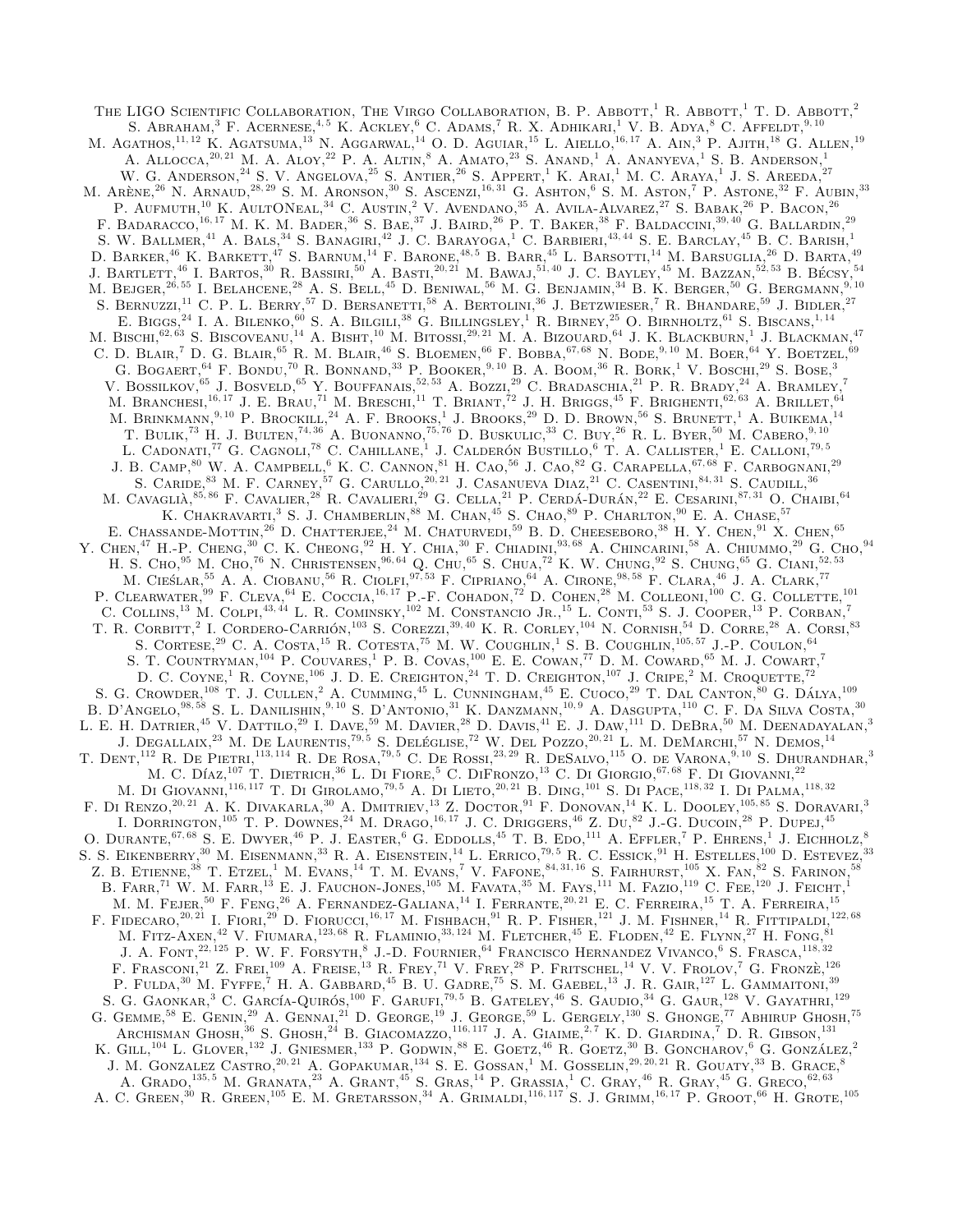S. GRUNEWALD,<sup>75</sup> P. GRUNING,<sup>28</sup> G. M. GUIDL<sup>62, 63</sup> H. K. GULATL<sup>110</sup> Y. GUO,<sup>36</sup> A. GUPTA,<sup>88</sup> ANCHAL GUPTA,<sup>1</sup> P. GUPTA,<sup>36</sup> E. K. GUSTAFSON,<sup>1</sup> R. GUSTAFSON,<sup>136</sup> L. HAEGEL,<sup>100</sup> O. HALIM,<sup>17,16</sup> B. R. HALL,<sup>137</sup> E. D. HALL,<sup>14</sup> E. Z. HAMILTON,<sup>105</sup> G. HAMMOND,<sup>45</sup> M. HANEY,<sup>69</sup> M. M. HANKE,<sup>9,10</sup> J. HANKS,<sup>46</sup> C. HANNA,<sup>88</sup> O. A. HANNUKSELA,<sup>92</sup> T. J. HANSEN,<sup>34</sup> J. HANSON,<sup>7</sup> T. HARDER,<sup>64</sup> T. HARDWICK,<sup>2</sup> K. HARIS,<sup>18</sup> J. HARMS,<sup>16, 17</sup> G. M. HARRY,<sup>138</sup> I. W. HARRY,<sup>139</sup> R. K. HASSKEW,<sup>7</sup> C. J. HASTER,<sup>14</sup> K. HAUGHIAN,<sup>45</sup> F. J. HAYES,<sup>45</sup> J. HEALY,<sup>61</sup> A. HEIDMANN,<sup>72</sup> M. C. HEINTZE,<sup>7</sup> H. HEITMANN,  $^{64}$  F. HELLMAN,  $^{140}$  P. HELLO,  $^{28}$  G. HEMMING,  $^{29}$  M. HENDRY,  $^{45}$  I. S. HENG,  $^{45}$  J. HENNIG,  $^{9,10}$  M. HEURS,  $^{9,10}$ S. HILD,<sup>45</sup> T. HINDERER,<sup>141, 36, 142</sup> S. HOCHHEIM,<sup>9, 10</sup> D. HOFMAN,<sup>23</sup> A. M. HOLGADO,<sup>19'</sup> N. A. HOLLAND,<sup>8</sup> K. HOLT,<sup>7</sup> D. E. HOLZ, <sup>91</sup> P. HOPKINS,<sup>105</sup> C. HORST,<sup>24</sup> J. HOUGH,<sup>45</sup> E. J. HOWELL,<sup>65</sup> C. G. HOY,<sup>105</sup> Y. HUANG,<sup>14</sup> M. T. HÜBNER,<sup>6</sup> E. A. HUERTA,<sup>19</sup> D. HUET,<sup>28</sup> B. HUGHEY,<sup>34</sup> V. HUI,<sup>33</sup> S. HUSA,<sup>100</sup> S. H. HUTTNER,<sup>45</sup> T. HUYNH-DINH,<sup>7</sup> B. IDZKOWSKI,<sup>73</sup> A. IESS,  $^{84,31}$  H. INCHAUSPE,  $^{30}$  C. INGRAM,  $^{56}$  R. INTA,  $^{83}$  G. INTINI,  $^{118,32}$  B. Irwin,  $^{120}$  H. N. ISA,  $^{45}$  J.-M. ISAC,  $^{72}$  M. Isi,  $^{14}$ B. R. IYER,<sup>18</sup> T. JACOMIN,<sup>72</sup> S. J. JADHAV,<sup>143</sup> K. JANI,<sup>77</sup> N. N. JANTHALUR,<sup>143</sup> P. JARANOWSKI,<sup>144</sup> D. JARIWALA,<sup>30</sup> A. C. Jenkins,<sup>145</sup> J. Jiang,<sup>30</sup> D. S. Johnson,<sup>19</sup> A. W. Jones,<sup>13</sup> D. I. Jones,<sup>146</sup> J. D. Jones,<sup>46</sup> R. Jones,<sup>45</sup> R. J. G. JONKER,<sup>36</sup> L. JU,<sup>65</sup> J. JUNKER,<sup>9,10</sup> C. V. KALAGHATGL<sup>105</sup> V. KALOGERA,<sup>57</sup> B. KAMAL<sup>1</sup> S. KANDHASAMY.<sup>3</sup> G. KANG.<sup>37</sup> J. B. KANNER,<sup>1</sup> S. J. KAPADIA,<sup>24</sup> S. KARKI,<sup>71</sup> R. KASHYAP,<sup>18</sup> M. KASPRZACK,<sup>1</sup> S. KATSANEVAS.<sup>29</sup> E. KATSAVOUNIDIS,<sup>14</sup> W. KATZMAN,<sup>7</sup> S. KAUFER,<sup>10</sup> K. KAWABE,<sup>46</sup> N. V. KEERTHANA,<sup>3</sup> F. KÉFÉLIAN,<sup>64</sup> D. KEITEL,<sup>139</sup> R. KENNEDY,<sup>111</sup> J. S. KEY,<sup>147</sup> F. Y. KHALILI,<sup>60</sup> I. KHAN,<sup>16,31</sup> S. KHAN,<sup>9,10</sup> E. A. KHAZANOV,<sup>148</sup> N. KHETAN,<sup>16,17</sup> M. KHURSHEED,<sup>59</sup> N. KLIBUNCHOO,<sup>8</sup> CHUNGLEE KIM,<sup>149</sup> J. C. KIM,<sup>150</sup> K. KIM,<sup>92</sup> W. KIM,<sup>56</sup> W. S. KIM,<sup>151</sup> Y.-M. KIM,<sup>152</sup> C. KIMBALL,<sup>57</sup> P. J. KING,<sup>46</sup> M. KINLEY-HANLON,<sup>45</sup> R. KIRCHHOFF,<sup>9,10</sup> J. S. KISSEL,<sup>46</sup> L. KLEYBOLTE,<sup>133</sup> J. H. KLIKA,<sup>24</sup> S. KLIMENKO,<sup>30</sup> T. D. KNOWLES,<sup>38</sup> P. KOCH,<sup>9, 10</sup> S. M. KOEHLENBECK,<sup>9, 10</sup> G. KOEKOEK,<sup>36, 153</sup> S. KOLEY,<sup>36</sup> V. KONDRASHOV,<sup>1</sup> A. KONTOS,<sup>154</sup> N. KOPER,<sup>9,10</sup> M. KOROBKO,<sup>133</sup> W. Z. KORTH,<sup>1</sup> M. KOVALAM,<sup>65</sup> D. B. KOZAK,<sup>1</sup> C. KRÄMER,  $8,10$  V. KRINGEL,  $8,10$  N. KRISHNENDU,  $^{155}$  A. Królak,  $^{156,157}$  N. Krupinski,  $^{24}$  G. Kuehn,  $^{9,10}$  A. Kumar,  $^{143}$ P. KUMAR,<sup>158</sup> RAHUL KUMAR,<sup>46</sup> RAKESH KUMAR,<sup>110</sup> L. KUO,<sup>89</sup> A. KUTYNIA,<sup>156</sup> S. KWANG,<sup>24</sup> B. D. LACKEY,<sup>75</sup> D. LAGHI, $^{20,21}$  K. H. Lai,<sup>92</sup> T. L. Lam,<sup>92</sup> M. Landry,<sup>46</sup> B. B. Lane,<sup>14</sup> R. N. Lang,<sup>159</sup> J. Lange,<sup>61</sup> B. Lantz,<sup>50</sup> R. K. Lanza,<sup>14</sup> A. Lartaux-Vollard,<sup>28</sup> P. D. Lasky,<sup>6</sup> M. Laxen,<sup>7</sup> A. Lazzarini,<sup>1</sup> C. Lazzaro,<sup>53</sup> P. Leacl,<sup>118,32</sup> S. LEAVEY, <sup>9, 10</sup> Y. K. LECOEUCHE, <sup>46</sup> C. H. LEE, <sup>95</sup> H. K. LEE, <sup>160</sup> H. M. LEE, <sup>161</sup> H. W. LEE, <sup>150</sup> J. LEE, <sup>94</sup> K. LEE, <sup>45</sup> J. LEHMANN,<sup>9, 10</sup> A. K. LENON,<sup>38</sup> N. LEROY,<sup>28</sup> N. LETENDRE,<sup>33</sup> Y. LEVIN,<sup>6</sup> A. Li,<sup>92</sup> J. Li,<sup>82</sup> K. J. L. Li,<sup>92</sup> T. G. F. Li,<sup>92</sup> X. Li,<sup>47</sup> F. Lin,<sup>6</sup> F. Linde,<sup>162, 36</sup> S. D. Linker,<sup>132</sup> T. B. Littenberg,<sup>163</sup> J. Liu,<sup>65</sup> X. Liu,<sup>24</sup> M. Llorens-Monteagudo,<sup>22</sup> R. K. L. Lo,<sup>92, 1</sup> L. T. LONDON,<sup>14</sup> A. LONGO,<sup>164, 165</sup> M. LORENZINI,<sup>16, 17</sup> V. LORIETTE,<sup>166</sup> M. LORMAND,<sup>7</sup> G. LOSURDO,<sup>21</sup> J. D. LOUGH,<sup>9, 10</sup> C. O. LOUSTO,<sup>61</sup> G. LOVELACE,<sup>27</sup> M. E. LOWER,<sup>167</sup> H. LÜCK,<sup>10,9</sup> D. LUMACA,<sup>84,31</sup> A. P. LUNDGREN.<sup>139</sup> R. LYNCH,<sup>14</sup> Y. Ma,<sup>47</sup> R. Macas,<sup>105</sup> S. MacFoy,<sup>25</sup> M. MacInnis,<sup>14</sup> D. M. Macleod,<sup>105</sup> A. Macouet,<sup>64</sup> I. Magaña Hernandez, <sup>24</sup> F. Magaña-Sandoval, <sup>30</sup> R. M. Magee, <sup>88</sup> E. Majorana, <sup>32</sup> I. Maksimovic, <sup>166</sup> A. Malik, <sup>59</sup> N. MAN,  $^{64}$  V. Mandic,  $^{42}$  V. Mangano,  $^{45,118,32}$  G. L. Mansell,  $^{46,14}$  M. Manske,  $^{24}$  M. Mantovani,  $^{29}$  M. Mapelli,  $^{52,53}$ F. MARCHESONI,  $^{51,40}$  F. MARION,  $^{33}$  S. MARKA,  $^{104}$  Z. MARKA,  $^{104}$  C. MARKAKIS,  $^{19}$  A. S. MARKOSYAN,  $^{50}$  A. MARKOWITZ,  $^{1}$ E. MAROS,<sup>1</sup> A. MARQUINA,<sup>103</sup> S. MARSAT,<sup>26</sup> F. MARTELLI,<sup>62,63</sup> I. W. MARTIN,<sup>45</sup> R. M. MARTIN,<sup>35</sup> V. MARTINEZ,<sup>78</sup> D. V. MARTYNOV,<sup>13</sup> H. MASALEHDAN,<sup>133</sup> K. MASON,<sup>14</sup> E. MASSERA,<sup>111</sup> A. MASSEROT,<sup>33</sup> T. J. MASSINGER,<sup>1</sup> M. MASSO-REID,<sup>45</sup> S. MASTROGIOVANNI.<sup>26</sup> A. MATAS,<sup>75</sup> F. MATICHARD,<sup>1,14</sup> L. MATONE,<sup>104</sup> N. MAVALVALA,<sup>14</sup> J. J. McCann,<sup>65</sup> R. McCarthy,<sup>46</sup> D. E. McClelland,<sup>8</sup> S. McCormick,<sup>7</sup> L. McCuller,<sup>14</sup> S. C. McGuire,<sup>168</sup> C. McIsaac,<sup>139</sup> J. McIver,<sup>1</sup> D. J. McManus,<sup>8</sup> T. McRae,<sup>8</sup> S. T. McWilliams,<sup>38</sup> D. Meacher,<sup>24</sup> G. D. Meadors,<sup>6</sup> M. MEHMET,<sup>9, 10</sup> A. K. MEHTA,<sup>18</sup> J. MEIDAM,<sup>36</sup> E. MEJUTO VILLA,<sup>115,68</sup> A. MELATOS,<sup>99</sup> G. MENDELL,<sup>46</sup> R. A. MERCER,<sup>24</sup> L. MERENL<sup>23</sup> K. MERFELD,<sup>71</sup> E. L. MERILH,<sup>46</sup> M. MERZOUGUI,<sup>64</sup> S. MESHKOV,<sup>1</sup> C. MESSENGER,<sup>45</sup> C. MESSICK,<sup>88</sup> F. MESSINA,  $^{43,44}$  R. Metzdorff,<sup>72</sup> P. M. Meyers,<sup>99</sup> F. Meylahn,<sup>9,10</sup> A. Miani,<sup>116, 117</sup> H. Miao,<sup>13</sup> C. Michel,<sup>23</sup> H. MIEREN,<sup>23</sup> K. MERFELD,<sup>71</sup> E. L. MERILH,<sup>46</sup> M. MERZOUGUI,<sup>64</sup> S. MESHKOV,<sup>1</sup> C. MESSENGER,<sup>45</sup> C. MESSING,<sup>88</sup> F. MESSINA,<sup>43,44</sup> R. METZDORFF,<sup>72</sup> P. M. MEYERS,<sup>99</sup> F. MEYLAHN,<sup>9,10</sup> A. MIANI,<sup>116,117</sup> H. MIAO,<sup>13</sup> O. MINAZZOLL<sup>64, 169</sup> Y. MINENKOV, <sup>31</sup> A. MISHKIN, <sup>30</sup> C. MISHRA, <sup>170</sup> T. MISTRY, <sup>111</sup> S. MITRA, <sup>3</sup> V. P. MITROFANOV, <sup>60</sup> G. MITSELMAKHER,  $^{30}$  R. MITTLEMAN,  $^{14}$  G. Mo,  $^{96}$  D. Moffa,  $^{120}$  K. Mogushi,  $^{85}$  S. R. P. Mohapatra,  $^{14}$ M. MOLINA-RUIZ, $^{140}$  M. MONDIN, $^{132}$  M. MONTANI, $^{62, 63}$  C. J. MOORE, $^{13}$  D. MORARU, $^{46}$  F. MORAWSKI, $^{55}$  G. MORENO, $^{46}$ S. MORISAKI,  $^{81}$  B. Mours,  $^{33}$  C. M. Mow-Lowry,  $^{13}$  F. Muciaccia,  $^{118,32}$  Arunava Mukherjee,  $^{9,10}$  D. Mukherjee,  $^{24}$ S. MUKHERJEE,<sup>107</sup> SUBROTO MUKHERJEE,<sup>110</sup> N. MUKUND,<sup>9,10,3</sup> A. MULLAVEY,<sup>7</sup> J. MUNCH,<sup>56</sup> E. A. MUÑIZ,<sup>41</sup> M. MURATORE,  $34$  P. G. MURRAY,  $45$  A. Nagar,  $87,126,171$  I. Nardecchia,  $84,31$  L. Naticchioni,  $^{118,32}$  R. K. Nayak,  $^{172}$ B. F. Nell,<sup>65</sup> J. Neilson,<sup>115,68</sup> G. Nelemans,<sup>66,36</sup> T. J. N. Nelson,<sup>7</sup> M. Nery,<sup>9,10</sup> A. Neunzert,<sup>136</sup> L. Nevin,<sup>1</sup> K. Y. Ng,<sup>14</sup> S. Ng,<sup>56</sup> C. Nguyen,<sup>26</sup> P. Nguyen,<sup>71</sup> D. Nichols,<sup>141,36</sup> S. A. Nichols,<sup>2</sup> S. Nissanke,<sup>141,36</sup> F. Nocera,<sup>29</sup> C. NORTH,  $^{105}$  L. K. NUTTALL,  $^{139}$  M. Obergaulinger,  $^{22,173}$  J. Oberling,  $^{46}$  B. D. O'Brien,  $^{30}$  G. Oganesyan,  $^{16,17}$ G. H. Ogin,<sup>174</sup> J. J. Oh,<sup>151</sup> S. H. Oh,<sup>151</sup> F. Ohme,<sup>9,10</sup> H. Ohta,<sup>81</sup> M. A. Okada,<sup>15</sup> M. Oliver,<sup>100</sup> P. Oppermann,<sup>9,10</sup> RICHARD J. ORAM,<sup>7</sup> B. O'REILLY,<sup>7</sup> R. G. ORMISTON,<sup>42</sup> L. F. ORTEGA,<sup>30</sup> R. O'SHAUGHNESSY,<sup>61</sup> S. OSSOKINE,<sup>75</sup> D. J. Ottaway,<sup>56</sup> H. Overmier,<sup>7</sup> B. J. Owen,<sup>83</sup> A. E. Pace,<sup>88</sup> G. Pagano,<sup>20, 21</sup> M. A. Page,<sup>65</sup> G. Pagliaroli,<sup>16, 17</sup> A. Pai,<sup>129</sup> S. A. Pai,<sup>59</sup> J. R. Palamos,<sup>71</sup> O. Palashov,<sup>148</sup> C. Palomba,<sup>32</sup> H. Pan,<sup>89</sup> P. K. Panda,<sup>143</sup> P. T. H. Pang,92, 36 C. PANKOW,  $^{57}$  F. PANNARALE,  $^{118,32}$  B. C. PANT,  $^{59}$  F. PAOLETTI,  $^{21}$  A. PAOLI,  $^{29}$  A. PARIDA,  $^{3}$  W. PARKER,  $^{7,168}$ D. PASCUCCI,<sup>45, 36</sup> A. PASQUALETTI,<sup>29</sup> R. PASSAQUIETI,<sup>20, 21</sup> D. PASSUELLO,<sup>21</sup> M. PATIL,<sup>157</sup> B. PATRICELLI,<sup>20, 21</sup> E. PAYNE,<sup>6</sup> B. L. PEARLSTONE,<sup>45</sup> T. C. PECHSIRI,<sup>30</sup> A. J. PEDERSEN,<sup>41</sup> M. PEDRAZA,<sup>1</sup> R. PEDURAND,<sup>23, 175</sup> A. PELE,<sup>7</sup> S. PENN,<sup>176</sup> A. PEREGO,  $^{116,117}$  C. J. PEREZ,  $^{46}$  C. PERIGOIS,  $^{33}$  A. PERRECA,  $^{116,117}$  J. PETERMANN,  $^{133}$  H. P. PFEIFFER,  $^{75}$  M. PHELPS,  $^{9,10}$ K. S. PHUKON,<sup>3</sup> O. J. PICCINNI,<sup>118,32</sup> M. PICHOT,<sup>64</sup> F. PIERGIOVANNI,<sup>62,63</sup> V. PIERRO,<sup>115,68</sup> G. PILLANT,<sup>29</sup> L. PINARD,<sup>23</sup> I. M. Pinto,115, 68, 87 M. Pirello,<sup>46</sup> M. Pitkin,<sup>45</sup> W. Plastino,164, 165 R. Poggiani,20, 21 D. Y. T. Pong,<sup>92</sup> S. PONRATHNAM,<sup>3</sup> P. POPOLIZIO,<sup>29</sup> E. K. PORTER,<sup>26</sup> J. POWELL,<sup>167</sup> A. K. PRAJAPATI,<sup>110</sup> J. PRASAD,<sup>3</sup> K. PRASAL<sup>50</sup>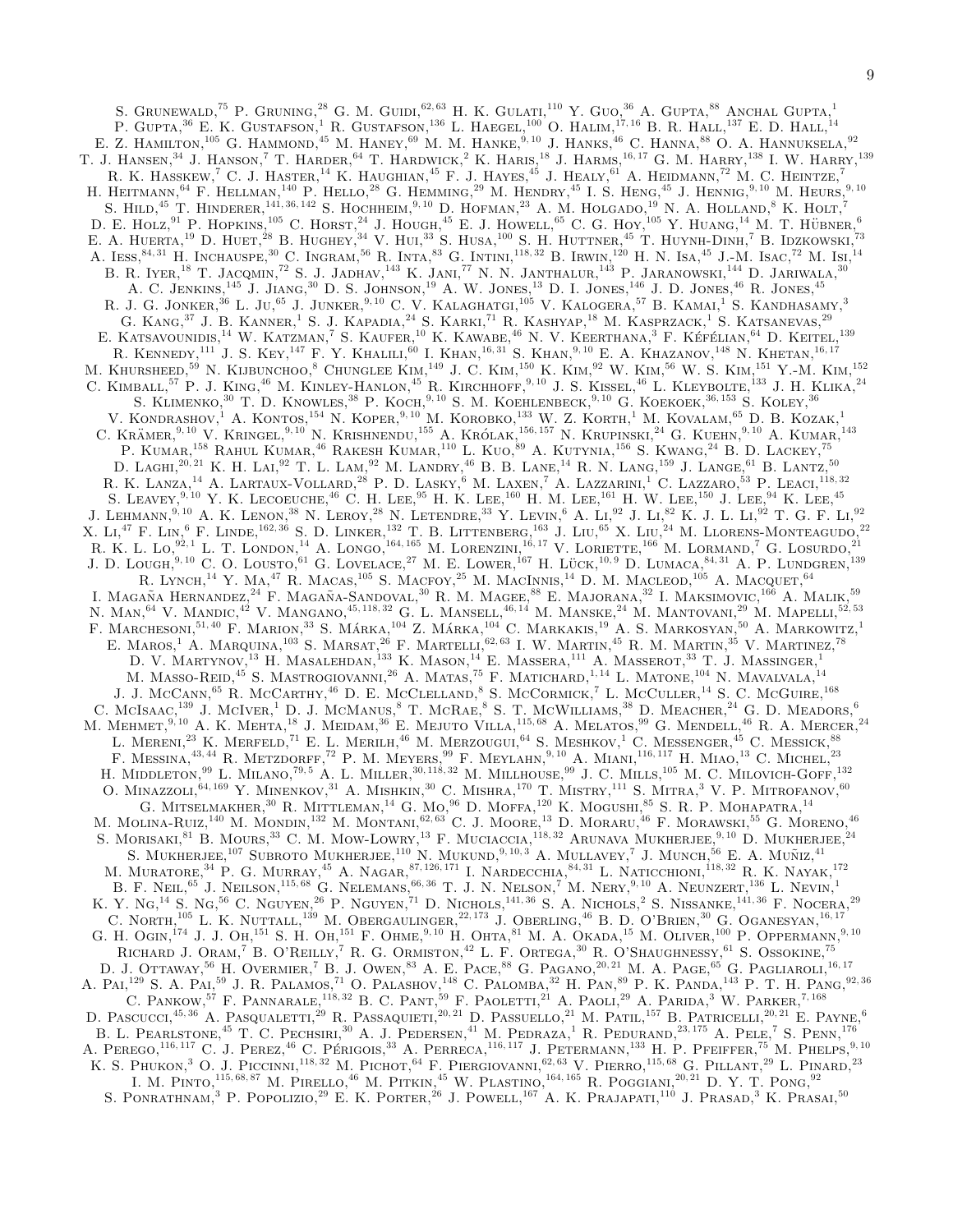R. Prasanna,<sup>143</sup> G. Pratten,<sup>100</sup> T. Prestegard,<sup>24</sup> M. Principe,<sup>115,87,68</sup> G. A. Prodi,<sup>116,117</sup> L. Prokhorov,<sup>13</sup> M. PUNTURO,<sup>40</sup> P. PUPPO,<sup>32</sup> M. PÜRRER,<sup>75</sup> H. QL<sup>105</sup> V. QUETSCHKE,<sup>107</sup> P. J. QUINONEZ,<sup>34</sup> F. J. RAAB,<sup>46</sup> G. RAAIJMAKERS,<sup>141, 36</sup> H. RADKINS,<sup>46</sup> N. RADULESCO,<sup>64</sup> P. RAFFAI,<sup>109</sup> S. RAJA,<sup>59</sup> C. RAJAN,<sup>59</sup> B. RAJBHANDARI,<sup>83</sup> M. RAKHMANOV,<sup>107</sup> K. E. RAMIREZ,<sup>107</sup> A. RAMOS-BUADES,<sup>100</sup> JAVED RANA,<sup>3</sup> K. RAO,<sup>57</sup> P. RAPAGNANI,<sup>118,32</sup> V. RAYMOND,<sup>105</sup> M. RAZZANO,<sup>20, 21</sup> J. READ,<sup>27</sup> T. REGIMBAU,<sup>33</sup> L. REL<sup>58</sup> S. REID,<sup>25</sup> D. H. REITZE,<sup>1, 30</sup> P. RETTEGNO,<sup>126, 177</sup> F. RICCI,<sup>118, 32</sup> C. J. RICHARDSON,<sup>34</sup> J. W. RICHARDSON,<sup>1</sup> P. M. RICKER,<sup>19</sup> G. RIEMENSCHNEIDER,<sup>177, 126</sup> K. RILES,<sup>136</sup> M. RIZZO,<sup>57</sup> N. A. ROBERTSON,<sup>1, 45</sup> F. ROBINET,<sup>28</sup> A. ROCCHI,<sup>31</sup> L. ROLLAND,<sup>33</sup> J. G. ROLLINS,<sup>1</sup> V. J. ROMA,<sup>71</sup> M. ROMANELLI,<sup>70</sup> R. ROMANO,<sup>4,5</sup> C. L. ROMEL<sup>46</sup> J. H. ROMIE,<sup>7</sup> C. A. ROSE,<sup>24</sup> D. ROSE,<sup>27</sup> K. ROSE,<sup>120</sup> D. ROSIŃSKA,<sup>73</sup> S. G. ROSOFSKY,<sup>19</sup> M. P. ROSS,<sup>178</sup> S. ROWAN,<sup>45</sup> A. RÜDIGER,<sup>9,10,\*</sup> P. RUGGL<sup>29</sup> G. RUTINS,<sup>131</sup> K. RYAN,<sup>46</sup> S. SACHDEV,<sup>88</sup> T. SADECKI,<sup>46</sup> M. SAKELLARIADOU,<sup>145</sup> O. S. SALAFIA,<sup>179, 43, 44</sup> L. SALCONI,<sup>29</sup> M. SALEEM,<sup>155</sup> A. SAMAJDAR,<sup>36</sup> L. SAMMUT,<sup>6</sup> E. J. SANCHEZ,<sup>1</sup> L. E. SANCHEZ,<sup>1</sup> N. SANCHIS-GUAL,<sup>180</sup> J. R. SANDERS,<sup>181</sup> K. A. SANTIAGO,<sup>35</sup> E. SANTOS,<sup>64</sup> N. SARIN,<sup>6</sup> B. SASSOLAS,<sup>23</sup> P. R. SAULSON,<sup>41</sup> O. SAUTER,<sup>136, 33</sup> R. L. SAVAGE,<sup>46</sup> P. SCHALE,<sup>71</sup> M. SCHEEL,<sup>47</sup> J. SCHEUER,<sup>57</sup> P. SCHMIDT,<sup>13,66</sup> R. SCHNABEL,<sup>133</sup> R. M. S. SCHOFIELD,<sup>71</sup> A. SCHÖNBECK,<sup>133</sup> E. SCHREIBER,<sup>9,10</sup> B. W. SCHULTE,<sup>9,10</sup> B. F. SCHUTZ,<sup>105</sup> J. SCOTT,<sup>45</sup> S. M. SCOTT,<sup>8</sup> E. SEIDEL,<sup>19</sup> D. SELLERS,<sup>7</sup> A. S. SENGUPTA,<sup>182</sup> N. SENNETT,<sup>75</sup> D. SENTENAC.<sup>29</sup> V. SEQUINO.<sup>58</sup> A. SERGEEV,<sup>148</sup> Y. SETYAWATI.<sup>9,10</sup> D. A. SHADDOCK,<sup>8</sup> T. SHAFFER.<sup>46</sup> M. S. SHAHRIAR.<sup>57</sup> M. B. Shaner,<sup>132</sup> A. Sharma,16, 17 P. Sharma,<sup>59</sup> P. Shawhan,<sup>76</sup> H. Shen,<sup>19</sup> R. Shink,<sup>183</sup> D. H. Shoemaker,<sup>14</sup> D. M. SHOEMAKER,<sup>77</sup> K. SHUKLA,<sup>140</sup> S. SHYAMSUNDAR,<sup>59</sup> K. SIELLEZ,<sup>77</sup> M. SIENIAWSKA,<sup>55</sup> D. SIGG,<sup>46</sup> L. P. SINGER,<sup>80</sup> D. SINGH, $^{88}$  N. SINGH, $^{73}$  A. SINGHAL, $^{16,32}$  A. M. SINTES, $^{100}$  S. SITMUKHAMBETOV, $^{107}$  V. SKLIRIS, $^{105}$  B. J. J. SLAGMOLEN, $^{8}$ T. J. SLAVEN-BLAIR, <sup>65</sup> J. R. SMITH,<sup>27</sup> R. J. E. SMITH,<sup>6</sup> S. SOMALA,<sup>184</sup> E. J. SON,<sup>151</sup> S. SONI,<sup>2</sup> B. SORAZU,<sup>45</sup> F. SORRENTINO,<sup>58</sup> T. SOURADEEP,<sup>3</sup> E. SOWELL,<sup>83</sup> A. P. SPENCER,<sup>45</sup> M. SPERA,<sup>52,53</sup> A. K. SRIVASTAVA,<sup>110</sup> V. SRIVASTAVA,<sup>41</sup> K. Staats,<sup>57</sup> C. Stachie,<sup>64</sup> M. Standke,<sup>9, 10</sup> D. A. Steer,<sup>26</sup> M. Steinke,<sup>9, 10</sup> J. Steinlechner,<sup>133, 45</sup> S. Steinlechner,<sup>133</sup> D. STEINMEYER,<sup>9, 10</sup> S. P. STEVENSON,<sup>167</sup> D. STOCKS,<sup>50</sup> R. STONE,<sup>107</sup> D. J. STOPS,<sup>13</sup> K. A. STRAIN,<sup>45</sup> G. STRATTA,<sup>185,63</sup> S. E. STRIGIN, <sup>60</sup> A. STRUNK, <sup>46</sup> R. STURANI, <sup>186</sup> A. L. STUVER, <sup>187</sup> V. SUDHIR, <sup>14</sup> T. Z. SUMMERSCALES, <sup>188</sup> L. SUN, <sup>1</sup> S. SUNIL,  $^{110}$  A. Sur,  $^{55}$  J. Suresh,  $^{81}$  P. J. Sutton,  $^{105}$  B. L. Swinkels,  $^{36}$  M. J. Szczepańczyk,  $^{34}$  M. Tacca,  $^{36}$ S. C. TAIT,  $^{45}$  C. Talbot,<sup>6</sup> D. B. Tanner,<sup>30</sup> D. Tao,<sup>1</sup> M. Tapai, <sup>130</sup> A. Tapia, <sup>27</sup> J. D. Tasson, <sup>96</sup> R. Taylor, <sup>1</sup> R. TENORIO,  $^{100}$  L. TERKOWSKI,  $^{133}$  M. Thomas,<sup>7</sup> P. Thomas,  $^{46}$  S. R. Thondapu,  $^{59}$  K. A. Thorne,<sup>7</sup> E. Thrane, <sup>6</sup> Shubhanshu Tiwari,<sup>116, 117</sup> Srishti Tiwari,<sup>134</sup> V. Tiwari,<sup>105</sup> K. Toland,<sup>45</sup> M. Tonelli,<sup>20, 21</sup> Z. Tornasi,<sup>45</sup> A. TORRES-FORNÉ, <sup>189</sup> C. L. TORRIE,<sup>1</sup> D. TÖYRÄ,<sup>13</sup> F. TRAVASSO,<sup>29,40</sup> G. TRAYLOR,<sup>7</sup> M. C. TRINGALL<sup>73</sup> A. TRIPATHEE, <sup>136</sup> A. TROVATO,<sup>26</sup> L. TROZZO,<sup>190, 21</sup> K. W. TSANG,<sup>36</sup> M. TSE,<sup>14</sup> R. TSO,<sup>47</sup> L. TSUKADA,<sup>81</sup> D. TSUNA,<sup>81</sup> T. TSUTSUL<sup>81</sup> D. TUYENBAYEV,<sup>107</sup> K. UENO,<sup>81</sup> D. UGOLINI,<sup>191</sup> C. S. UNNIKRISHNAN,<sup>134</sup> A. L. URBAN,<sup>2</sup> S. A. USMAN,<sup>91</sup> H. VAHLBRUCH,<sup>10</sup> G. Vajente,<sup>1</sup> G. Valdes,<sup>2</sup> M. Valentini,116, 117 N. van Bakel,<sup>36</sup> M. van Beuzekom,<sup>36</sup> J. F. J. van den Brand,74, 36 C. VAN DEN BROECK, <sup>36, 192</sup> D. C. VANDER-HYDE, <sup>41</sup> L. van der Schaaf, <sup>36</sup> J. V. VanHeijningen, <sup>65</sup> A. A. van Veggel, <sup>45</sup> M. VARDARO,<sup>52,53</sup> V. VARMA,<sup>47</sup> S. VASS,<sup>1</sup> M. VASÚTH,<sup>49</sup> A. VECCHIO,<sup>13</sup> G. VEDOVATO,<sup>53</sup> J. VEITCH,<sup>45</sup> P. J. VEITCH,<sup>56</sup> K. VENKATESWARA, <sup>178</sup> G. VENUGOPALAN, <sup>1</sup> D. VERKINDT, <sup>33</sup> F. VETRANO, <sup>62, 63</sup> A. VICERÉ, <sup>62, 63</sup> A. D. VIETS, <sup>24</sup> S. VINCIGUERRA,  $^{13}$  D. J. VINE,  $^{131}$  J.-Y. VINET,  $^{64}$  S. VITALE,  $^{14}$  T. Vo $^{41}$  H. VOCCA,  $^{39,40}$  C. VORVICK,  $^{46}$ S. P. VYATCHANIN,  $^{60}$  A. R. Wade,<sup>1</sup> L. E. Wade,<sup>120</sup> M. Wade,<sup>120</sup> R. Walet,<sup>36</sup> M. Walker,<sup>27</sup> L. Wallace,<sup>1</sup> S. Walsh,<sup>24</sup> H. WANG,<sup>13</sup> J. Z. WANG,<sup>136</sup> S. WANG,<sup>19</sup> W. H. WANG,<sup>107</sup> Y. F. WANG,<sup>92</sup> R. L. WARD,<sup>8</sup> Z. A. WARDEN,<sup>34</sup> J. WARNER,<sup>46</sup> M. WAS,  $33$  J. WATCHI,  $^{101}$  B. WEAVER,  $^{46}$  L.-W. Wei,  $^{9,10}$  M. Weinert,  $^{9,10}$  A. J. Weinstein,  $^{1}$  R. Weiss,  $^{14}$ F. WELLMANN,<sup>9, 10</sup> L. WEN,<sup>65</sup> E. K. WESSEL,<sup>19</sup> P. WESSELS,<sup>9, 10</sup> J. W. WESTHOUSE,<sup>34</sup> K. WETTE,<sup>8</sup> J. T. WHELAN,<sup>61</sup> B. F. WHITING,  $30$  C. WHITTLE,  $^{14}$  D. M. WILKEN,  $^{9,10}$  D. WILLIAMS,  $^{45}$  A. R. WILLIAMSON,  $^{141,36}$  J. L. WILLIS,  $^{1}$ B. WILLKE,  $^{10,9}$  W. WINKLER,  $^{9,10}$  C. C. WIPF, <sup>1</sup> H. WITTEL,  $^{9,10}$  G. WOAN,  $^{45}$  J. WOEHLER,  $^{9,10}$  J. K. WOFFORD,  $^{61}$ J. L. WRIGHT,<sup>45</sup> D. S. WU,<sup>9,10</sup> D. M. WYSOCKI,<sup>61</sup> S. XIAO,<sup>1</sup> R. XU,<sup>108</sup> H. YAMAMOTO,<sup>1</sup> C. C. YANCEY,<sup>76</sup> L. YANG,<sup>119</sup> Y. YANG,  $30\,Z$ , YANG,  $42\,$  M. J. YAP,  $8\,$  M. YAZBACK,  $30\,$  D. W. YEELES,  $105\,$  HANG Yu,  $^{14}$  HAOCUN Yu,  $^{14}$  S. H. R. Yuen,  $^{92}$ A. K. ZADROŻNY, <sup>107</sup> A. ZADROŻNY, <sup>156</sup> M. ZANOLIN, <sup>34</sup> T. ZELENOVA, <sup>29</sup> J.-P. ZENDRI, <sup>53</sup> M. ZEVIN, <sup>57</sup> J. ZHANG, <sup>65</sup> L. ZHANG,<sup>1</sup> T. ZHANG,<sup>45</sup> C. ZHAO,<sup>65</sup> G. ZHAO,<sup>101</sup> M. ZHOU,<sup>57</sup> Z. ZHOU,<sup>57</sup> X. J. ZHU,<sup>6</sup> A. B. ZIMMERMAN,<sup>193</sup> M. E. ZUCKER.<sup>1, 14</sup> AND J. ZWEIZIG<sup>1</sup>

<sup>1</sup>LIGO, California Institute of Technology, Pasadena, CA 91125, USA

 $2$ Louisiana State University, Baton Rouge, LA 70803, USA

3 Inter-University Centre for Astronomy and Astrophysics, Pune 411007, India

 $4$ Dipartimento di Farmacia, Università di Salerno, I-84084 Fisciano, Salerno, Italy

5 INFN, Sezione di Napoli, Complesso Universitario di Monte S.Angelo, I-80126 Napoli, Italy

 $6$ OzGrav, School of Physics & Astronomy, Monash University, Clayton 3800, Victoria, Australia

<sup>7</sup>LIGO Livingston Observatory, Livingston, LA 70754, USA

<sup>8</sup>OzGrav, Australian National University, Canberra, Australian Capital Territory 0200, Australia

<sup>9</sup>Max Planck Institute for Gravitational Physics (Albert Einstein Institute), D-30167 Hannover, Germany

 $10$ Leibniz Universität Hannover, D-30167 Hannover, Germany

 $11$ Theoretisch-Physikalisches Institut, Friedrich-Schiller-Universität Jena, D-07743 Jena, Germany

<sup>12</sup>University of Cambridge, Cambridge CB2 1TN, United Kingdom

 $13$  University of Birmingham, Birmingham B15 2TT, United Kingdom

<sup>14</sup>LIGO, Massachusetts Institute of Technology, Cambridge, MA 02139, USA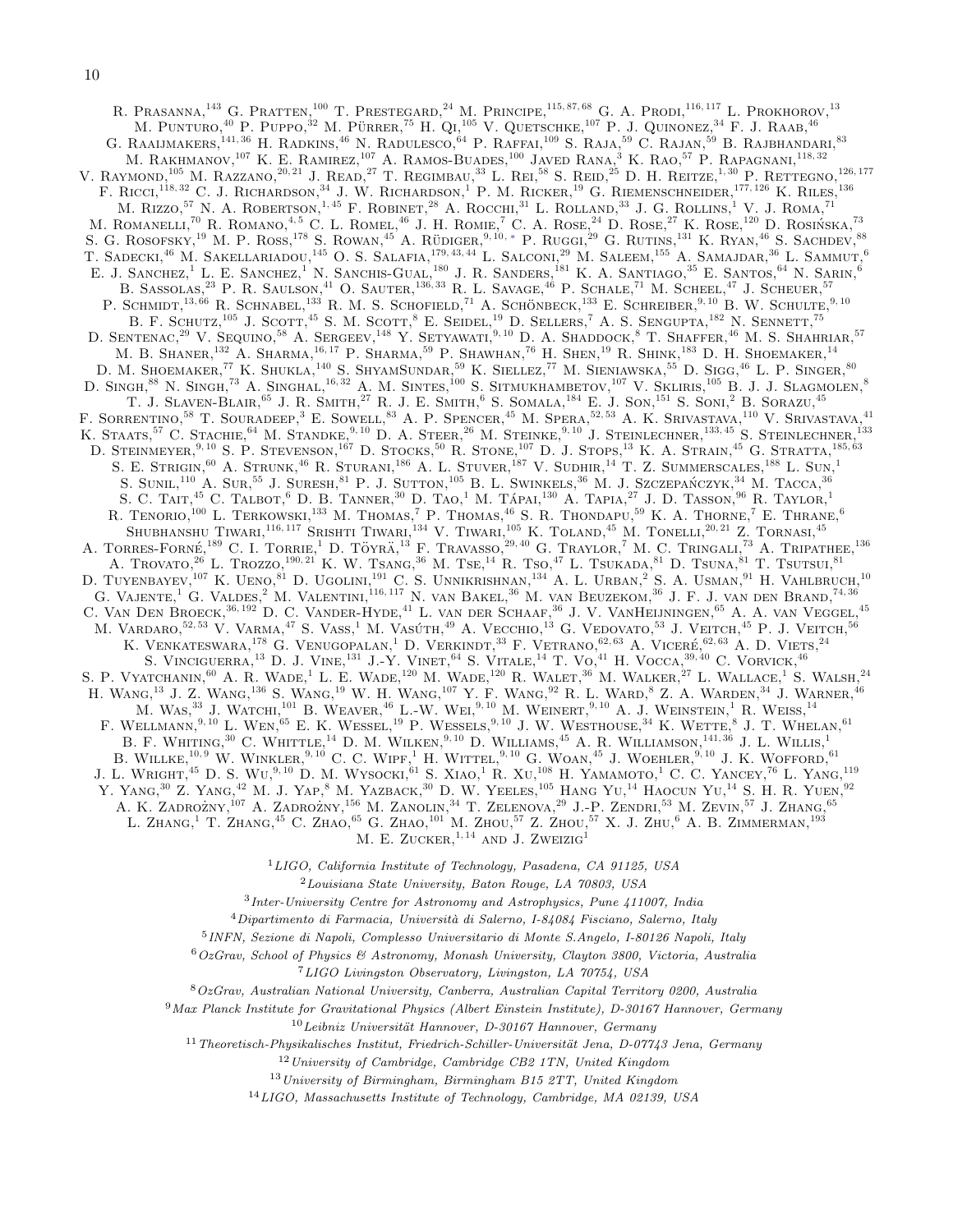<sup>15</sup>Instituto Nacional de Pesquisas Espaciais, 12227-010 São José dos Campos, São Paulo, Brazil

Gran Sasso Science Institute (GSSI), I-67100 L'Aquila, Italy

INFN, Laboratori Nazionali del Gran Sasso, I-67100 Assergi, Italy

International Centre for Theoretical Sciences, Tata Institute of Fundamental Research, Bengaluru 560089, India

NCSA, University of Illinois at Urbana-Champaign, Urbana, IL 61801, USA

 $^{20}$ Università di Pisa, I-56127 Pisa, Italy

INFN, Sezione di Pisa, I-56127 Pisa, Italy

 $^{22}$ Departamento de Astronomía y Astrofísica, Universitat de València, E-46100 Burjassot, València, Spain

 $^{23}$ Laboratoire des Matériaux Avancés (LMA), CNRS/IN2P3, F-69622 Villeurbanne, France

University of Wisconsin-Milwaukee, Milwaukee, WI 53201, USA

SUPA, University of Strathclyde, Glasgow G1 1XQ, United Kingdom

 $^{26}$ APC, AstroParticule et Cosmologie, Université Paris Diderot, CNRS/IN2P3, CEA/Irfu, Observatoire de Paris, Sorbonne Paris Cité,

F-75205 Paris Cedex 13, France

California State University Fullerton, Fullerton, CA 92831, USA

 $^{28}LAL,$  Univ. Paris-Sud, CNRS/IN2P3, Université Paris-Saclay, F-91898 Orsay, France

 $^{29}$ European Gravitational Observatory (EGO), I-56021 Cascina, Pisa, Italy

University of Florida, Gainesville, FL 32611, USA

INFN, Sezione di Roma Tor Vergata, I-00133 Roma, Italy

INFN, Sezione di Roma, I-00185 Roma, Italy

Laboratoire d'Annecy de Physique des Particules (LAPP), Univ. Grenoble Alpes, Université Savoie Mont Blanc, CNRS/IN2P3,

F-74941 Annecy, France

 $^{34}Embry-Riddle\ Aeronautical\ University,\ Presscott,\ AZ\ 86301,\ USA$ 

Montclair State University, Montclair, NJ 07043, USA

Nikhef, Science Park 105, 1098 XG Amsterdam, The Netherlands

Korea Institute of Science and Technology Information, Daejeon 34141, South Korea

West Virginia University, Morgantown, WV 26506, USA

Università di Perugia, I-06123 Perugia, Italy

INFN, Sezione di Perugia, I-06123 Perugia, Italy

Syracuse University, Syracuse, NY 13244, USA

University of Minnesota, Minneapolis, MN 55455, USA

<sup>43</sup> Università degli Studi di Milano-Bicocca, I-20126 Milano, Italy

INFN, Sezione di Milano-Bicocca, I-20126 Milano, Italy

SUPA, University of Glasgow, Glasgow G12 8QQ, United Kingdom

LIGO Hanford Observatory, Richland, WA 99352, USA

Caltech CaRT, Pasadena, CA 91125, USA

<sup>48</sup> Dipartimento di Medicina, Chirurgia e Odontoiatria "Scuola Medica Salernitana," Università di Salerno, I-84081 Baronissi, Salerno,

**Italy** 

 $^{49}$  Wigner RCP, RMKI, H-1121 Budapest, Konkoly Thege Miklós út 29-33, Hungary

Stanford University, Stanford, CA 94305, USA

Università di Camerino, Dipartimento di Fisica, I-62032 Camerino, Italy

Università di Padova, Dipartimento di Fisica e Astronomia, I-35131 Padova, Italy

INFN, Sezione di Padova, I-35131 Padova, Italy

Montana State University, Bozeman, MT 59717, USA

Nicolaus Copernicus Astronomical Center, Polish Academy of Sciences, 00-716, Warsaw, Poland

OzGrav, University of Adelaide, Adelaide, South Australia 5005, Australia

Center for Interdisciplinary Exploration & Research in Astrophysics (CIERA), Northwestern University, Evanston, IL 60208, USA

INFN, Sezione di Genova, I-16146 Genova, Italy

RRCAT, Indore, Madhya Pradesh 452013, India

Faculty of Physics, Lomonosov Moscow State University, Moscow 119991, Russia

Rochester Institute of Technology, Rochester, NY 14623, USA

Università degli Studi di Urbino "Carlo Bo," I-61029 Urbino, Italy

INFN, Sezione di Firenze, I-50019 Sesto Fiorentino, Firenze, Italy

64 Artemis, Université Côte d'Azur, Observatoire Côte d'Azur, CNRS, CS 34229, F-06304 Nice Cedex 4, France

OzGrav, University of Western Australia, Crawley, Western Australia 6009, Australia

Department of Astrophysics/IMAPP, Radboud University Nijmegen, P.O. Box 9010, 6500 GL Nijmegen, The Netherlands

Dipartimento di Fisica "E.R. Caianiello," Università di Salerno, I-84084 Fisciano, Salerno, Italy

INFN, Sezione di Napoli, Gruppo Collegato di Salerno, Complesso Universitario di Monte S. Angelo, I-80126 Napoli, Italy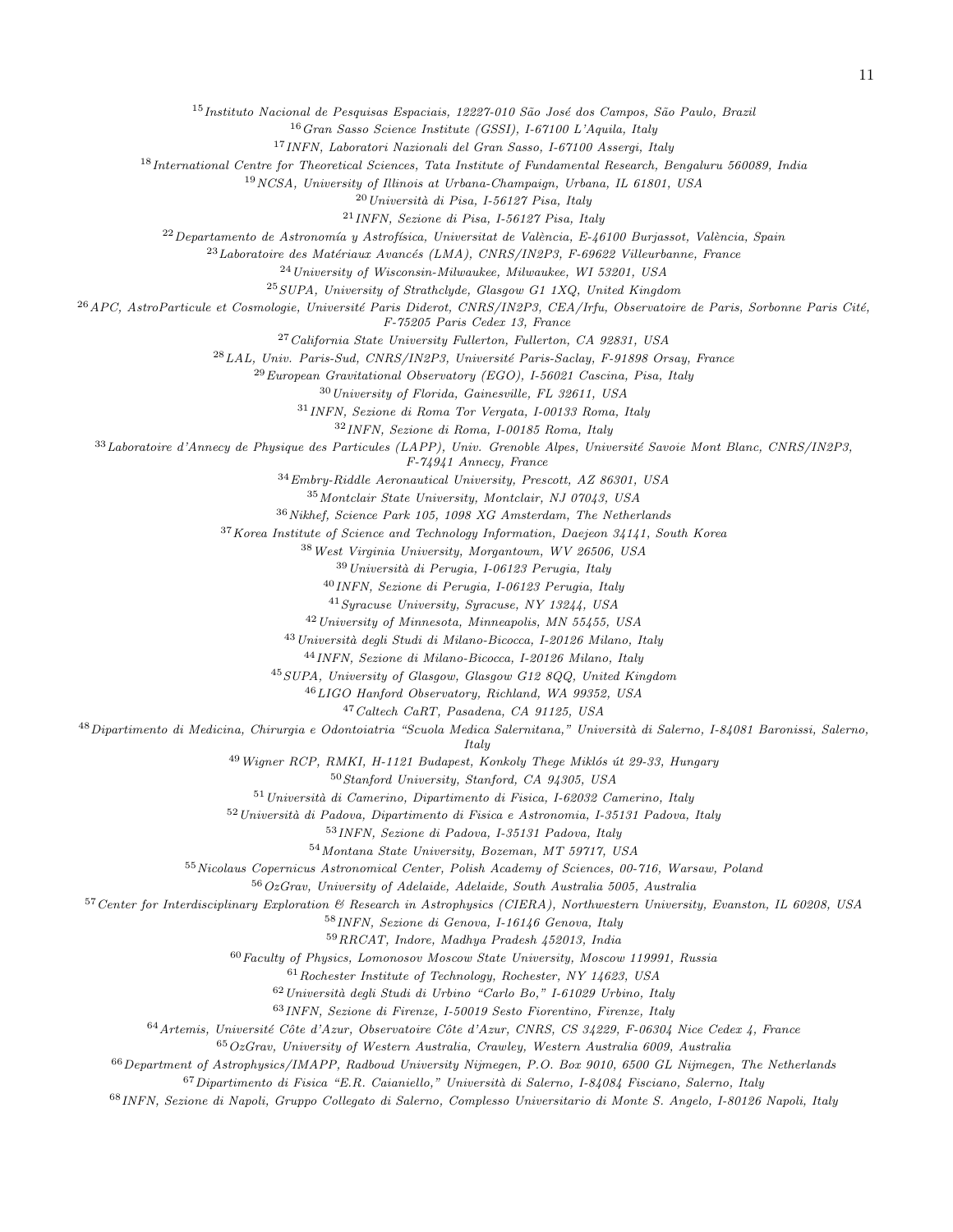Physik-Institut, University of Zurich, Winterthurerstrasse 190, 8057 Zurich, Switzerland

Univ Rennes, CNRS, Institut FOTON - UMR6082, F-3500 Rennes, France

University of Oregon, Eugene, OR 97403, USA

<sup>72</sup>Laboratoire Kastler Brossel, Sorbonne Université, CNRS, ENS-Université PSL, Collège de France, F-75005 Paris, France

Astronomical Observatory Warsaw University, 00-478 Warsaw, Poland

VU University Amsterdam, 1081 HV Amsterdam, The Netherlands

Max Planck Institute for Gravitational Physics (Albert Einstein Institute), D-14476 Potsdam-Golm, Germany

University of Maryland, College Park, MD 20742, USA

School of Physics, Georgia Institute of Technology, Atlanta, GA 30332, USA

<sup>78</sup> Université de Lyon, Université Claude Bernard Lyon 1, CNRS, Institut Lumière Matière, F-69622 Villeurbanne, France

<sup>79</sup> Università di Napoli "Federico II," Complesso Universitario di Monte S.Angelo, I-80126 Napoli, Italy

NASA Goddard Space Flight Center, Greenbelt, MD 20771, USA

RESCEU, University of Tokyo, Tokyo, 113-0033, Japan.

Tsinghua University, Beijing 100084, China

Texas Tech University, Lubbock, TX 79409, USA

84 Università di Roma Tor Vergata, I-00133 Roma, Italy

The University of Mississippi, University, MS 38677, USA

Missouri University of Science and Technology, Rolla, MO 65409, USA

Museo Storico della Fisica e Centro Studi e Ricerche "Enrico Fermi," I-00184 Roma, Italy

The Pennsylvania State University, University Park, PA 16802, USA

National Tsing Hua University, Hsinchu City, 30013 Taiwan, Republic of China

Charles Sturt University, Wagga Wagga, New South Wales 2678, Australia

University of Chicago, Chicago, IL 60637, USA

The Chinese University of Hong Kong, Shatin, NT, Hong Kong

93 Dipartimento di Ingegneria Industriale (DIIN), Università di Salerno, I-84084 Fisciano, Salerno, Italy

Seoul National University, Seoul 08826, South Korea

Pusan National University, Busan 46241, South Korea

Carleton College, Northfield, MN 55057, USA

INAF, Osservatorio Astronomico di Padova, I-35122 Padova, Italy

<sup>98</sup> Dipartimento di Fisica, Università degli Studi di Genova, I-16146 Genova, Italy

 $99OzGrav$ , University of Melbourne, Parkville, Victoria 3010, Australia

Universitat de les Illes Balears, IAC3-IEEC, E-07122 Palma de Mallorca, Spain

Université Libre de Bruxelles, Brussels 1050, Belgium

Sonoma State University, Rohnert Park, CA 94928, USA

 $^{103}$ Departamento de Matemáticas, Universitat de València, E-46100 Burjassot, València, Spain

Columbia University, New York, NY 10027, USA

Cardiff University, Cardiff CF24 3AA, United Kingdom

University of Rhode Island, Kingston, RI 02881, USA

The University of Texas Rio Grande Valley, Brownsville, TX 78520, USA

Bellevue College, Bellevue, WA 98007, USA

MTA-ELTE Astrophysics Research Group, Institute of Physics, Eötvös University, Budapest 1117, Hungary

Institute for Plasma Research, Bhat, Gandhinagar 382428, India

The University of Sheffield, Sheffield S10 2TN, United Kingdom

IGFAE, Campus Sur, Universidade de Santiago de Compostela, 15782 Spain

Dipartimento di Scienze Matematiche, Fisiche e Informatiche, Università di Parma, I-43124 Parma, Italy

INFN, Sezione di Milano Bicocca, Gruppo Collegato di Parma, I-43124 Parma, Italy

Dipartimento di Ingegneria, Università del Sannio, I-82100 Benevento, Italy

Università di Trento, Dipartimento di Fisica, I-38123 Povo, Trento, Italy

INFN, Trento Institute for Fundamental Physics and Applications, I-38123 Povo, Trento, Italy

Università di Roma "La Sapienza," I-00185 Roma, Italy

Colorado State University, Fort Collins, CO 80523, USA

Kenyon College, Gambier, OH 43022, USA

Christopher Newport University, Newport News, VA 23606, USA

CNR-SPIN, c/o Università di Salerno, I-84084 Fisciano, Salerno, Italy

Scuola di Ingegneria, Università della Basilicata, I-85100 Potenza, Italy

National Astronomical Observatory of Japan, 2-21-1 Osawa, Mitaka, Tokyo 181-8588, Japan

Observatori Astronòmic, Universitat de València, E-46980 Paterna, València, Spain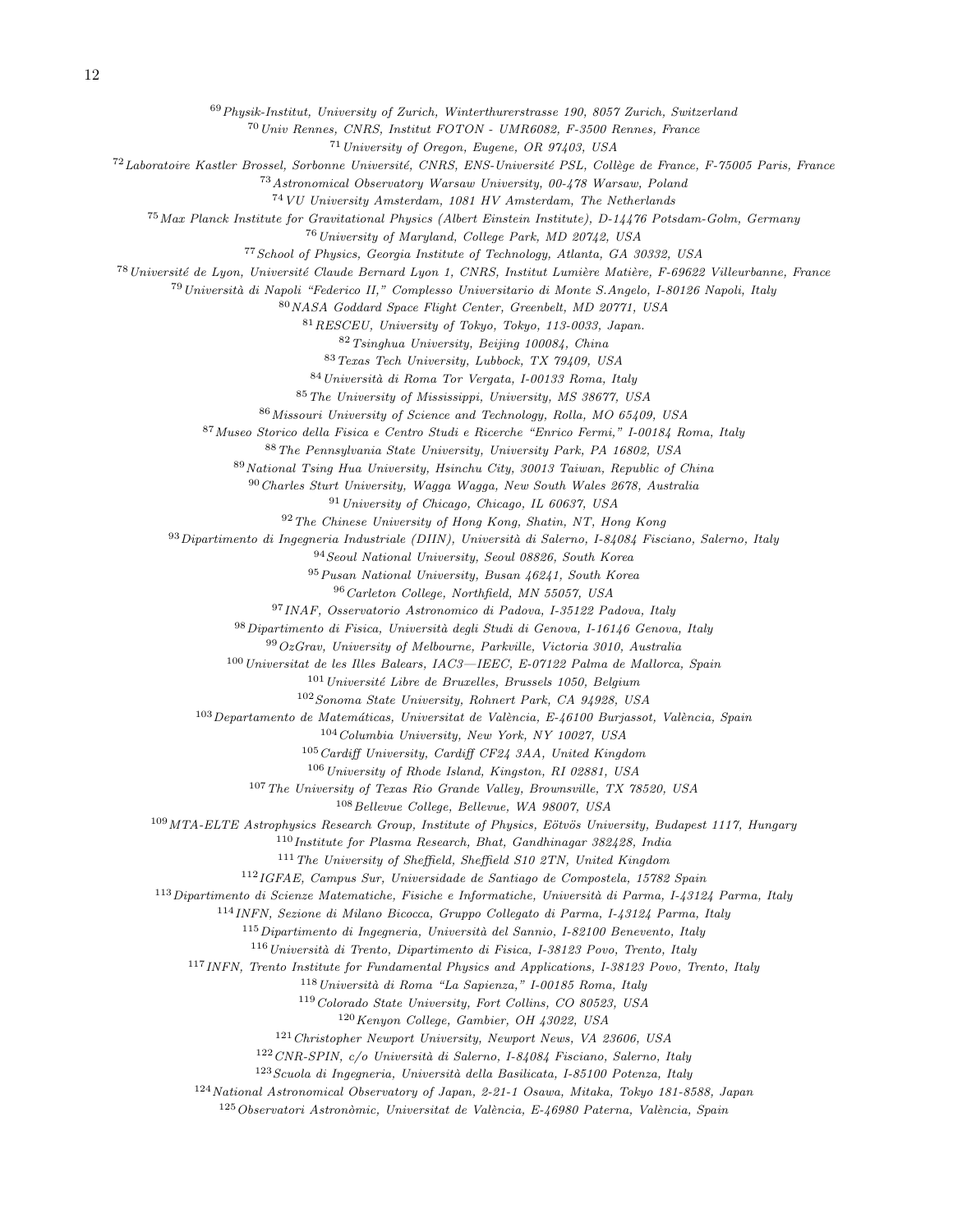INFN Sezione di Torino, I-10125 Torino, Italy

School of Mathematics, University of Edinburgh, Edinburgh EH9 3FD, United Kingdom

Institute Of Advanced Research, Gandhinagar 382426, India

Indian Institute of Technology Bombay, Powai, Mumbai 400 076, India

University of Szeged, Dóm tér 9, Szeged 6720, Hungary

<sup>131</sup> SUPA, University of the West of Scotland, Paisley PA1 2BE, United Kingdom

California State University, Los Angeles, 5151 State University Dr, Los Angeles, CA 90032, USA

Universität Hamburg, D-22761 Hamburg, Germany

Tata Institute of Fundamental Research, Mumbai 400005, India

INAF, Osservatorio Astronomico di Capodimonte, I-80131 Napoli, Italy

University of Michigan, Ann Arbor, MI 48109, USA

Washington State University, Pullman, WA 99164, USA

American University, Washington, D.C. 20016, USA

University of Portsmouth, Portsmouth, PO1 3FX, United Kingdom

University of California, Berkeley, CA 94720, USA

GRAPPA, Anton Pannekoek Institute for Astronomy and Institute for High-Energy Physics, University of Amsterdam, Science Park

904, 1098 XH Amsterdam, The Netherlands

Delta Institute for Theoretical Physics, Science Park 904, 1090 GL Amsterdam, The Netherlands

Directorate of Construction, Services & Estate Management, Mumbai 400094 India

University of Białystok, 15-424 Białystok, Poland

King's College London, University of London, London WC2R 2LS, United Kingdom

 $^{146}\,University$  of Southampton, Southampton SO17 1BJ, United Kingdom

University of Washington Bothell, Bothell, WA 98011, USA

Institute of Applied Physics, Nizhny Novgorod, 603950, Russia

Ewha Womans University, Seoul 03760, South Korea

Inje University Gimhae, South Gyeongsang 50834, South Korea

National Institute for Mathematical Sciences, Daejeon 34047, South Korea

Ulsan National Institute of Science and Technology, Ulsan 44919, South Korea

Maastricht University, P.O. Box 616, 6200 MD Maastricht, The Netherlands

Bard College, 30 Campus Rd, Annandale-On-Hudson, NY 12504, USA

Chennai Mathematical Institute, Chennai 603103, India

 $156 NCBJ$ , 05-400 Swierk-Otwock, Poland

Institute of Mathematics, Polish Academy of Sciences, 00656 Warsaw, Poland

Cornell University, Ithaca, NY 14850, USA

Hillsdale College, Hillsdale, MI 49242, USA

Hanyang University, Seoul 04763, South Korea

Korea Astronomy and Space Science Institute, Daejeon 34055, South Korea

Institute for High-Energy Physics, University of Amsterdam, Science Park 904, 1098 XH Amsterdam, The Netherlands

NASA Marshall Space Flight Center, Huntsville, AL 35811, USA

Dipartimento di Matematica e Fisica, Università degli Studi Roma Tre, I-00146 Roma, Italy

INFN, Sezione di Roma Tre, I-00146 Roma, Italy

ESPCI, CNRS, F-75005 Paris, France

 $167OzGrav$ , Swinburne University of Technology, Hawthorn VIC 3122, Australia

Southern University and A&M College, Baton Rouge, LA 70813, USA

Centre Scientifique de Monaco, 8 quai Antoine Ier, MC-98000, Monaco

 $^{170}$ Indian Institute of Technology Madras, Chennai 600036, India

<sup>171</sup>Institut des Hautes Etudes Scientifiques, F-91440 Bures-sur-Yvette, France

IISER-Kolkata, Mohanpur, West Bengal 741252, India

Institut für Kernphysik, Theoriezentrum, 64289 Darmstadt, Germany

Whitman College, 345 Boyer Avenue, Walla Walla, WA 99362 USA

Université de Lyon, F-69361 Lyon, France

Hobart and William Smith Colleges, Geneva, NY 14456, USA

<sup>177</sup> Dipartimento di Fisica, Università degli Studi di Torino, I-10125 Torino, Italy

University of Washington, Seattle, WA 98195, USA

INAF, Osservatorio Astronomico di Brera sede di Merate, I-23807 Merate, Lecco, Italy

180 Centro de Astrofísica e Gravitação (CENTRA), Departamento de Física, Instituto Superior Técnico, Universidade de Lisboa,

1049-001 Lisboa, Portugal